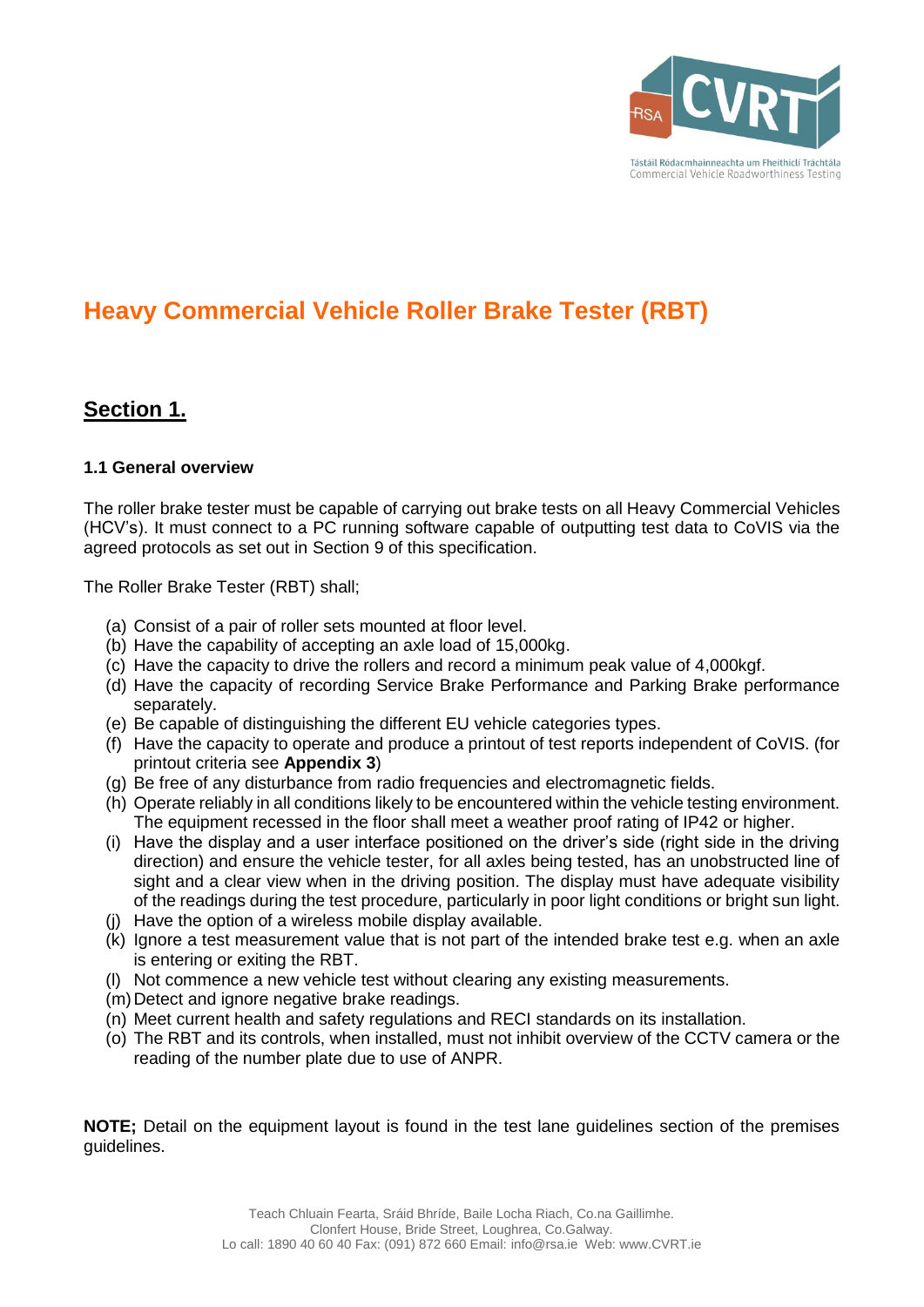### **1.2 Brake Performance Calculation**

The RBT must be capable of recording the static weight of each axle of the vehicle as presented. It shall be capable of measuring and recording brake performance simultaneously against;

- (a) Design Gross Vehicle Weight (DGVW) using axle load simulation (present system).
- (b) Air pressure applied using values from at least 3 sensors fitted to the vehicle (extrapolation).
- (c) Pedal Force values applied.
- (d) EU type approval brake curves.
- (e) Brake reference values (values supplied by vehicle manufacturer).
- (f) Brake force as a percentage of the presented static vehicle weight.

#### Also

- (g) The RBT printout report shall have the capability of including all of the above measurement values for the purposes of evaluating the brake performance of the vehicle.
- (h) Pass / fail criteria must correspond to the limits applied by the RSA, and stored within CoVIS, for brake performance and imbalance on each axle.

**NOTE;** Point (b) and (c) can be supplied as a retro fit. The RBT shall have the capability to communicate with the additional equipment at the initial installation of the RBT

## **Section 2.**

### **2.1 Roller Set drive motor control system**

**NOTE;** HCV roller set drive motors must only start under the control of the tester and will not start up automatically

The roller sets shall have;

- (a) A means of preventing either roller set operating unless both left and right wheel sets are correctly located in the RBT, except following calibration in which case it shall be operated by the authorised RBT technician only.
- (b) The ability to be driven separately or simultaneously.
- (c) A means of manually stopping both roller sets from the remote control and from the console when correctly occupied by an axle i.e. if you press the stop button for either roller then both rollers shall stop.
- (d) An automatic means of stopping either roller set individually when the tyre to roller slip reaches a pre-set limit in the range 20% to 30%.
- (e) An emergency stop function that is triggered from any emergency stop device located within the HCV test lane – see **Appendix 1** for further detail.
- (f) A means to detect if a brake is applied on start-up of the roller set and switch off drive motors to prevent possible tyre damage.

#### **2.2 Slip Conditions**

- (a) The slip value remains below the limit throughout the full range of brake force.
- (b) A tyre to roller slip of 20% is when the surface speed of the vehicle wheel / tyre equals 80% of the surface speed of the RBT rollers.
- (c) When both roller sets are running simultaneously and one wheel locks out, the RBT shall have the capability to;
	- i. Allow the other wheel continue to rotate until maximum brake force is achieved and record the readings at that instance.

**AND**

ii. Stop the other wheel from rotating and record the readings at that instance.

**NOTE;** For the avoidance of doubt, the RBT should have the facility to operate both of the above options, as directed by the Authority.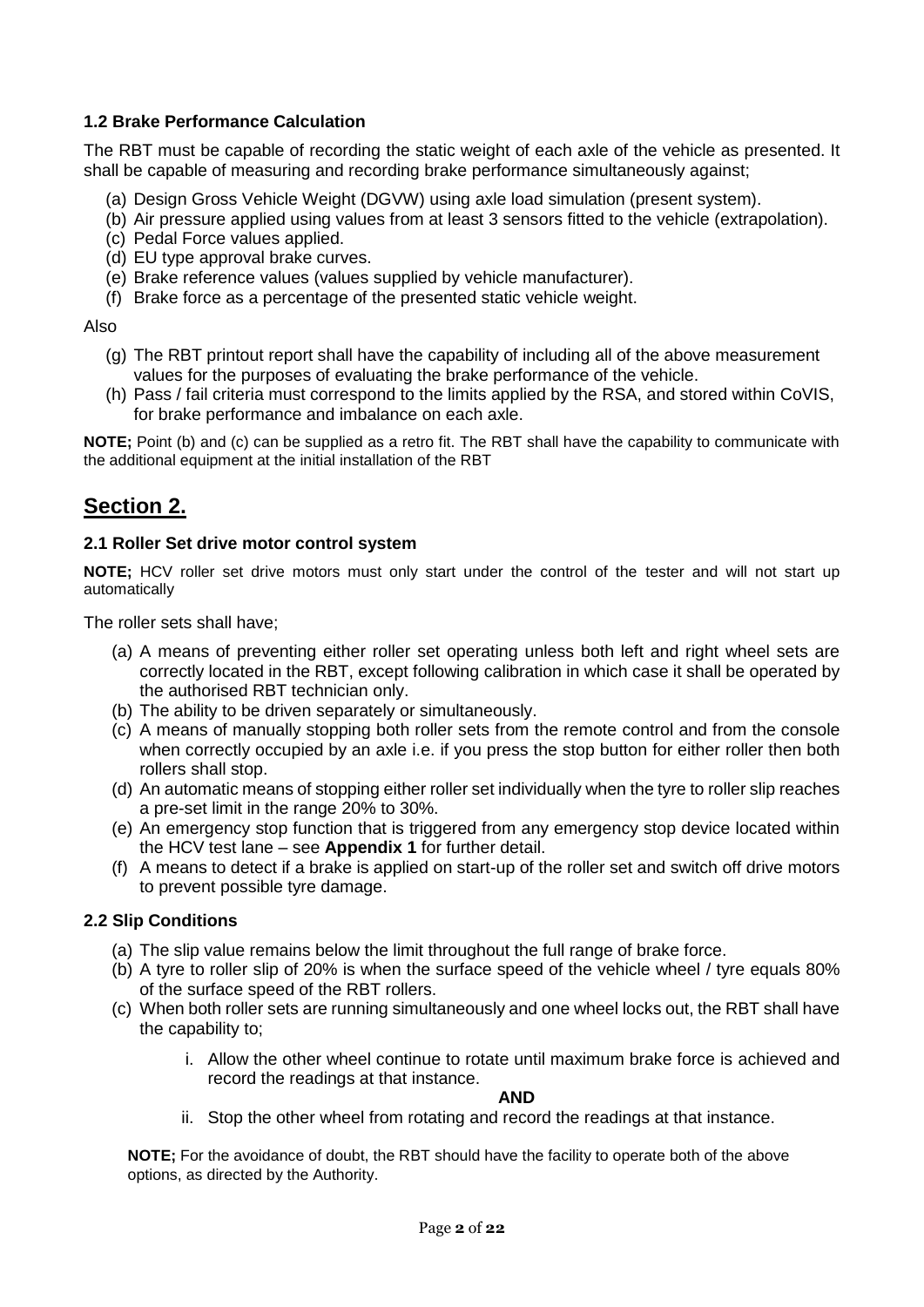## **Section 3.**

### **3.1 User Controls**

**NOTE:** Automatic operation of a RBT is **not permitted.**

The user controls / remote control shall be;

- (a) Manually operated.
- (b) Suitably identified in English or with acceptable intuitive symbols.
- (c) Capable of starting the roller sets independently or simultaneously.
- (d) Capable of stopping the RBT.
- (e) Capable of being operated from the vehicle driving seat by remote control.
- (f) Suitable secondary operating controls shall be available on the console, or equivalent.
- (g) Capable of selecting which axle number is on the RBT; if a fixed test procedure is not applied.

If the remote control unit is not hard-wired:

- (h) The wireless remote control shall operate consistently and reliably at any stage of the test procedure. Where direct line of sight technology is used the remote control receiver shall be located within one meter of the furthest display and shall directly face the operator at each testing position. Should the distance between the receiver and the transmitter (remote control) exceed the useable range an additional receiver must be installed that is located at a closer range and mounted to the same standard.
- (i) The unit shall be resistant to spurious signals from other sources.
- (j) On installation of the RBT or its accessories, if it is found to be creating an interference with existing test equipment, where no issue was found prior to the introduction of the new equipment, the onus is on the new equipment supplier to provide an alternative means of communication (channel/ frequency change etc.) that avoids such interference
- (k) A system shall be in place to ensure that each unit is dedicated to operate only one RBT when two or more are used in close proximity.
- (l) Safe and convenient storage shall be provided for the remote control unit when not in use.

In addition, there shall be:

(m)A visual indication for the user on the display console showing;

- (i) When each roller set is in operation, and
- (ii) If the RBT has a bi-directional facility, whether the roller sets are operating in 'forward' or 'reverse' direction.
- (n) No access to the end user to switch on the automatic start up facility i.e. an automatic facility should not be accessible by the end user.

## **Section 4.**

#### **4.1 Roller specification**

The rollers shall have;

- (a) A surface coating, such as a plastic corundum, that is durable and not likely to cause undue tyre damage i.e. a metal mesh or metal weld splatter is not acceptable.
- (b) A roller to tyre co-efficient of friction of not less than 60% in wet conditions.
- (c) The following dimensions:
	- (i) Minimum outer diameter 200mm
	- (ii) Minimum length of 1000mm (of the cylinder)
	- (iii) Not greater than 500mm between roller centres
	- (iv) Not greater than 880mm between inner ends of high friction surfaces of left / right rollers.
	- (v) Not less than 2,800mm between outer ends of high friction surfaces of left / right rollers.
	- (vi) When running, a constant surface speed in the range 2 to 5.5km/h.

**NOTE:** The speed of the rollers shall remain within the specified range throughout the full range of brake force.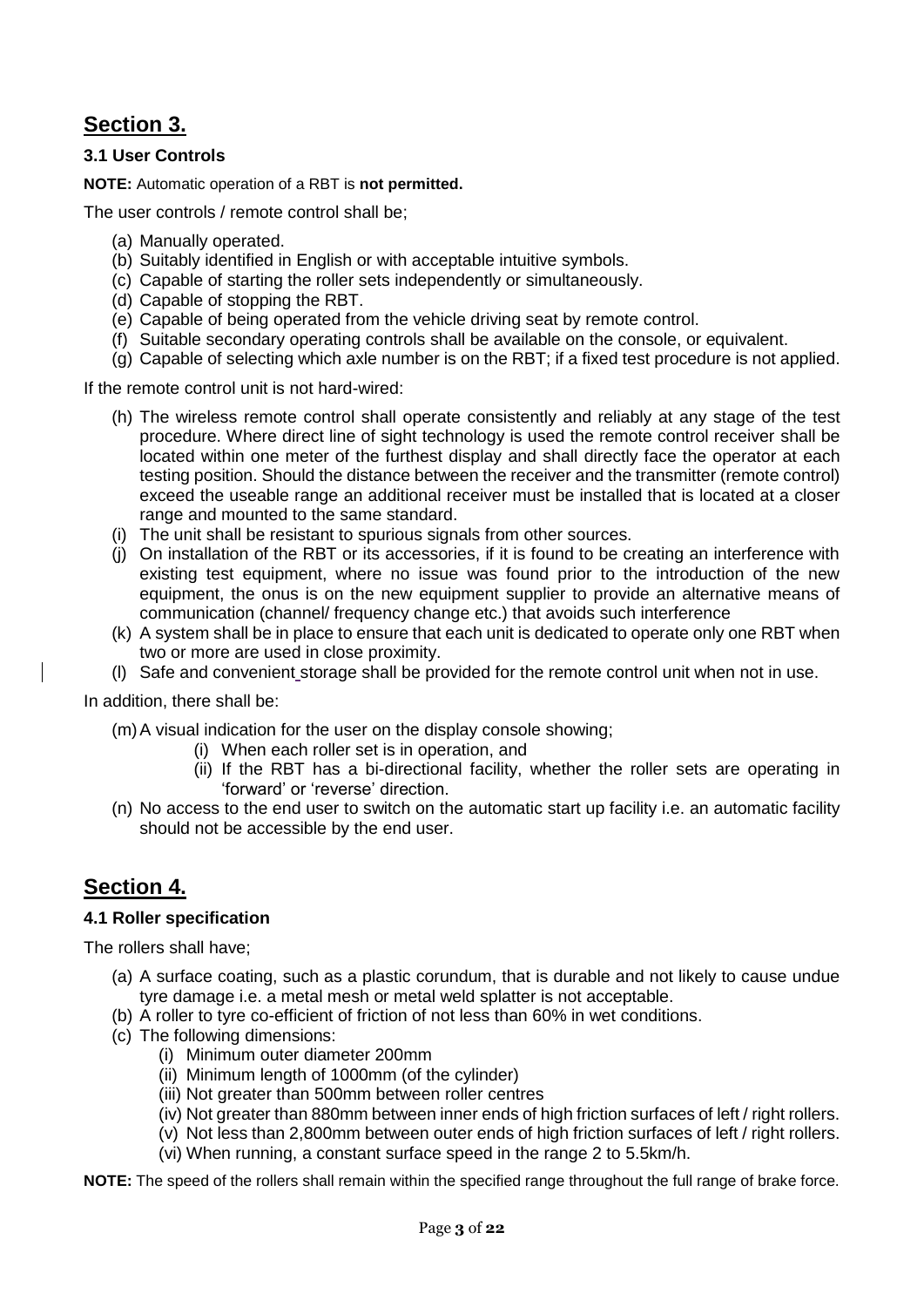## **Section 5.**

### **5.1 Roller Set Specification - Mechanical**

The Roller set shall have an integrated weighing mechanism and its mechanical design shall have;

- (a) A drive system capable of a 150% of the max torque applied.
- (b) A slip bar mechanism that monitors wheel / tyre rotation speed and occupation of roller set. The slip bar must have a sufficient range to ensure it can operate from all tyres usually fitted to a vehicles tested in the HCV test lane.
- (c) CE approved guards, in particular chain and sprocket guards

It is also recommended that the Roller set shall have;

- (d) A raised roller on the rear designed to maximise the lateral force applied by the wheel.
- (e) A lowered roller on the front to assist in drive out and ensure vehicle is predominantly level when an axle is in the roller set.

## **Section 6.**

#### **6.1 Roller set Specification - features**

The roller set shall have the following features;

- (a) A drive out assistance in the form of a speed limiting or a locking mechanism of the roller.
- (b) Soft start control of the drive motors.
- (c) Permanent four wheel drive capability using the single wheel counter rotation method.
- (d) Roller speed detector to monitor the drive roller speed. The slip bar speed detector shall be compared to the roller speed detector

## **Section 7.**

#### **7.1 Brake Force Display**

The brake force display shall:

- (a) Indicate in units of kilogram force (kgf).
- (b) Indicate the brake force individually for each wheel on an axle.
- (c) Be analogue and sufficiently sensitive to show the variations in brake force caused by excessive drum ovality or disc run out.
- (d) Include an additional digital display of brake force which shall be of a size that is readable from the vehicle driving position.

**NOTE:** If the brake force is displayed on traditional dials, an additional digital display of brake force is required.

- (e) Have the means to display brake force values over two ranges:
	- (i) Low range max brake force value in the range 600 to 800kgf
	- (ii) High range max brake force value in the range 3500 to 4500kgf
- (f) Indicate individually for each roller set when a wheel lock occurs.
- (g) Retain the maximum brake force values shown until either the display is manually reset or the rollers are restarted.
- (h) Have a provision for the brake force unit to be displayed in Kilo Newton (KN) by a software setting if a TV/Computer monitor is used to display the values.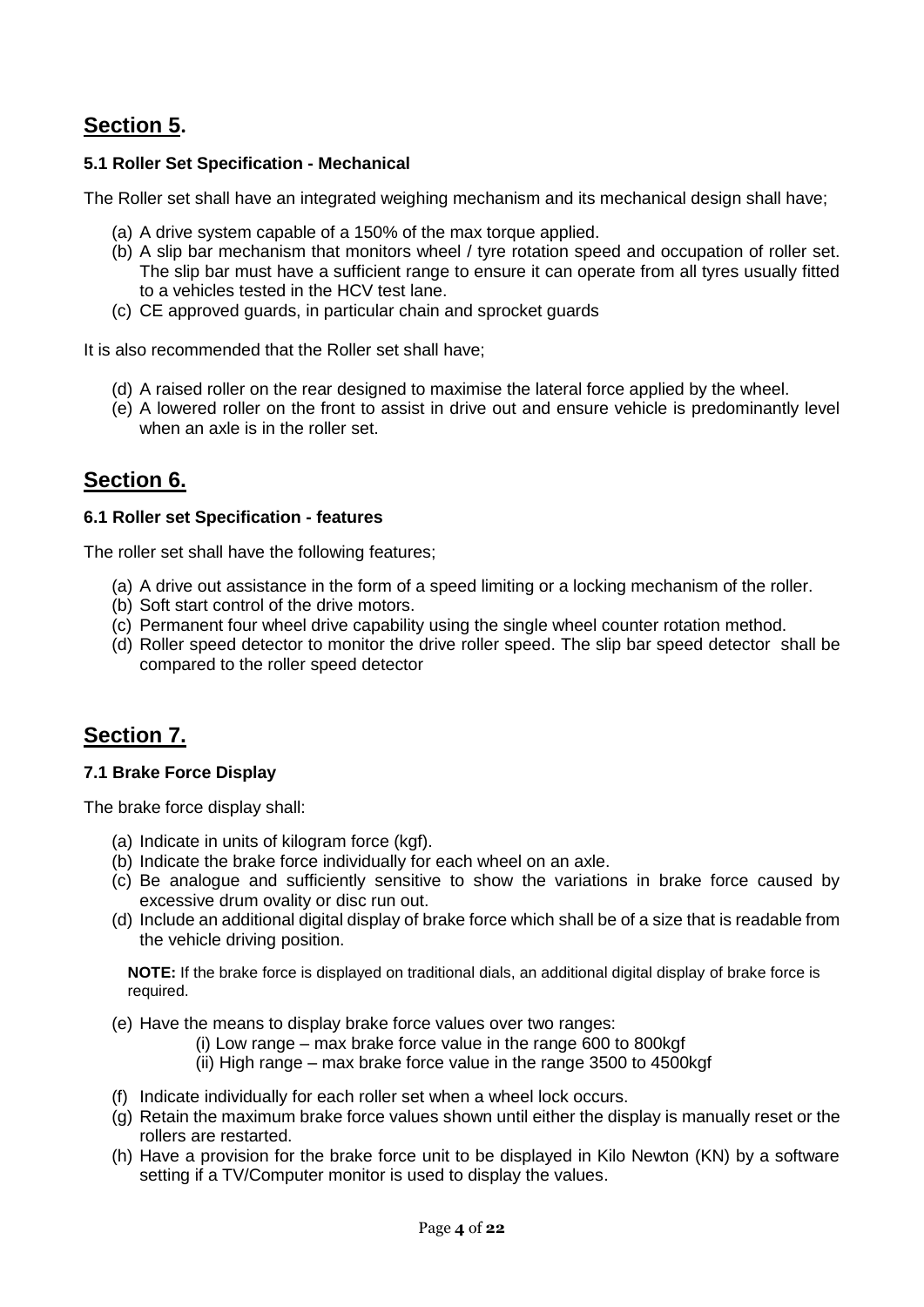## **Section 8.**

### **8.1 Brake Efficiency and Imbalance**

The RBT shall calculate and display the value of;

- (a) Brake efficiency, calculated from the total brake force and expressed as a percentage of the plated weight/DGVW or static presented weight and imbalance of brake force between the left and right wheels on an axle, expressed as a percentage of the higher brake force. There shall be a provision to enter the appropriate weight into the RBT performance calculator prior to the test.
- (b) The RBT is equipped with a device for indicating maximum brake imbalance it shall:
	- $(i)$  be inhibited when both left and right brake forces are 40 kg or less,
	- (ii) function when one or both brake forces exceed 40kgf and one brake force is less than 70% of the other, and display the numerical difference between left and right brake forces as a percentage of the higher brake force, i.e.

Imbalance  $(\%) = \text{high force} - \text{low force} \times 100$ . high force

## **Section 9.**

#### **9.1 Connection to CoVIS**

- (a) The host PC must be capable of connecting to the CoVIS network via the internal test centre network or directly to the CoVIS LAN.
- (b) The RBT and its host must have the capability to receive test orders transmitted by CoVIS and return test results to CoVIS using the ASA network secure common industry standard interface (see example in **Appendix 5** below).

#### **9.2 Outputs required for CoVIS**

- (a) The RBT shall have the capacity to electronically transmit maximum test measurement values for the following;
	- (i) Left and right service brakes on each axle
	- (ii) Left and right parking brakes on the applicable axle/s
	- (iii) Left and right secondary brakes on the applicable axle/s
	- (iv) Left and right disk\drum ovality on each axle
	- (v) Axle number Static\Presented Weight of each axle
	- (vi) Pedal force applied on each axle test
	- (vii)A minimum 3 pressure sensor values for each axle test
- (b) It must transmit the measurement values.
- (c) The unit of brake force and pedal force measurement returned will contain the value in kgf.
- (d) The unit of static weight in Kilograms
- (e) The pressure in Bar
- (f) The ovality in percent %
- (g) The RBT must provide a start date/time for each test.
- (h) The RBT must provide an end date/time for each test.
- (i) The RBT must provide the Serial Number of the Equipment used for each test.

**NOTE**; Further detail is shown in **Appendix 5**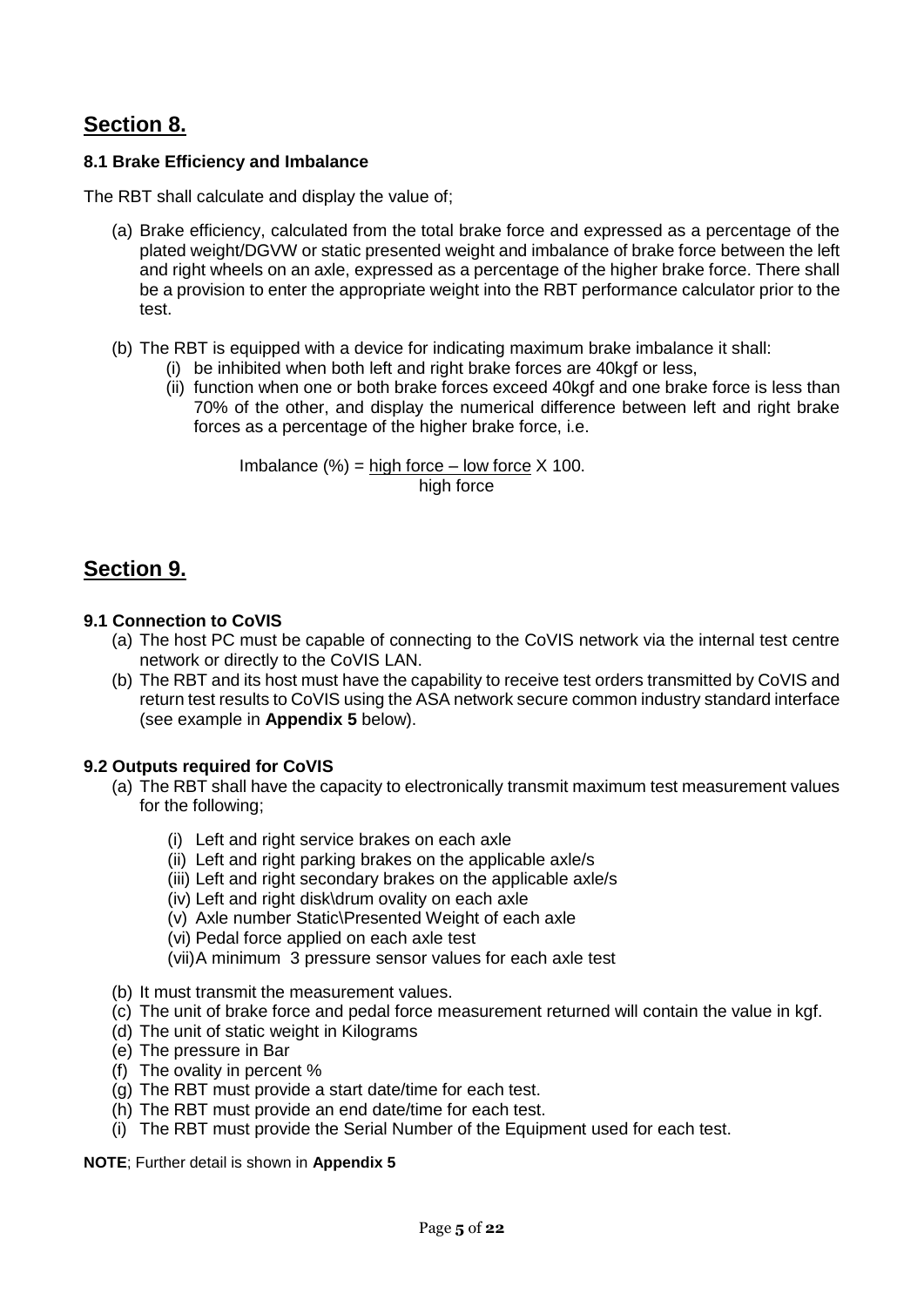### **9.3 Input Test order detail from CoVIS**

Use the standard ASANetwork requirements input data.

- (a) CoVIS sends the following for all test orders:
	- (i) Order type id
	- (ii) Order Description
	- (iii) Reg No,
	- (iv) EU Vehicle Category
	- (v) Date of first registration
	- (vi) No Axles
	- (vii)Fuel Type

## **Section 10.**

### **10.1 Documentation/Identification**

- (a) The RBT shall have a durable identification mark on its exterior or its control unit showing the make, model and serial number.
- (b) The manufacturer of the RBT shall provide a clear and easy to understand user manual, written in English and available at any time to the test centre, which shall explain how it operates, including the function of each aspect of the RBT.
- (c) The manufacturer of the RBT shall provide a recommended "maintenance procedure". It shall highlight key components and wear parts that affect the accuracy of measurement values.

## **Section 11.**

#### **11.1 Calibration**

(a) The Calibration service provider, as part of their quality programme, shall adhere to the CITA 9B Quality Requirements (see **Appendix 4).**

### **11.2 Brake Force Measurement and verification – key points**

The calibration procedure shall:

- (a) Be capable of checking brake force accuracy at the following values;
	- (i) Low range: 0, 100, 200, 400 and 600/800kgf
	- (ii) High range: 0, 1200/1500, 2000/2500 and 4000kgf
- (b) If the brake force measurement is displayed on a VDU, the accuracy of the brake force measurement shall be judged against the digital values.
- (c) Traditional dials shall indicate the same values (if applicable)

**NOTE:** if the calibration device is certified in Kilo Newton (KN) the calibration on the VDU must also be in KN for the duration of the calibration and/or verification procedure. In this case the dials shall not be used as part of the calibration procedure.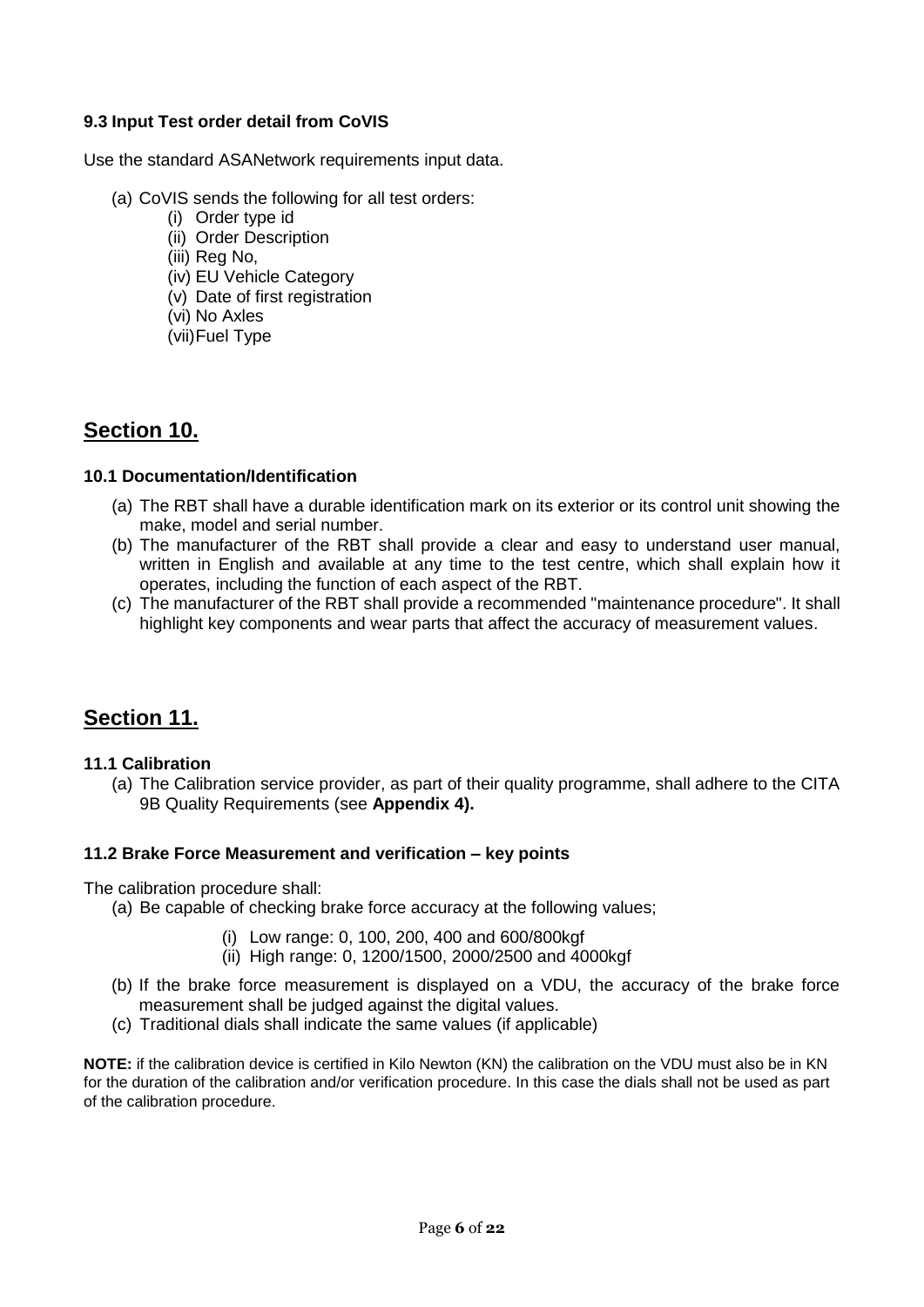### **11.3 Calibration equipment and mechanical check**

- (a) All component parts of the calibration device, including any weights, shall be individually marked with an identity number. Each calibration device produced shall require its own certificate.
- (b) If the certificate or any other relevant document produced for the calibration device is not in English, the applicant shall make available a translation into English.
- (c) When the static calibration has been completed, with the RBT in 'calibration mode and with NO vehicle in the rollers, the rollers shall be rotated and the brake force displayed should not exceed 25 kgf. If this increase in friction is over 25kgf, the following items should be further examined;
	- (i) Drive train mechanism
	- (ii) Failing roller bearing
	- (iii) Bent roller or drive shaft
	- (iv) Roller chain
- (d) The RBT brake force readings shall be accurate to within;
	- (i)  $+/-3$  kgf of the true value from zero up to and including 100 kgf.
	- (ii)  $+/-3$  per cent of the true value for all readings above 100 kgf.
- (e) The RBT brake force calibration device shall be accurate to within;
	- (i)  $+/-0.3$  kgf of the true value from zero up to and including 100 kgf.
	- (ii)  $+/-0.3$  per cent of the true value for all readings above 100 kgf.

#### **11.4 Weight Calibration**

The calibration equipment shall:

- (a) Be capable of checking mass axle weight up to minimum 5% of the end range value of the RBT. If the weight measurement is displayed on a VDU, the accuracy of the weight measurement shall be judged against the digital values. Traditional dials shall indicate the same values (if applicable)
- (b) Have a method and operational accuracy that is certified and traceable to a national physical standard.

#### Also;

- (c) All component parts of the calibration device, including any mobile weight scale handset, shall be individually marked with an identity number to enable all parts to be kept together as a set or as according to the certificate requirements. The certificate shall relate to the set and each calibration device produced shall require its own certificate.
- (d) If the certificate or any other relevant document produced for the calibration device is not in English, the applicant shall make available a translation into English.
- (e) When the static calibration has been completed, a drive on test of the target weight axle used in calibration in normal operating mode shall verify the weight readings.
- (f) The RBT weigh scales readings shall be accurate to within:
	- (i)  $+/-3$  kg of the true value from zero up to and including 100 kg.
	- (ii) +/-3 per cent of the true value for all readings between 200 and 3000kg.
- (g) The RBT weigh scales calibration device shall be accurate to within:
	- (i)  $+/-0.3$  kg of the true value from zero up to and including 100 kg.
	- (ii)  $+/-0.3$  per cent of the true value for all readings above 100 kg.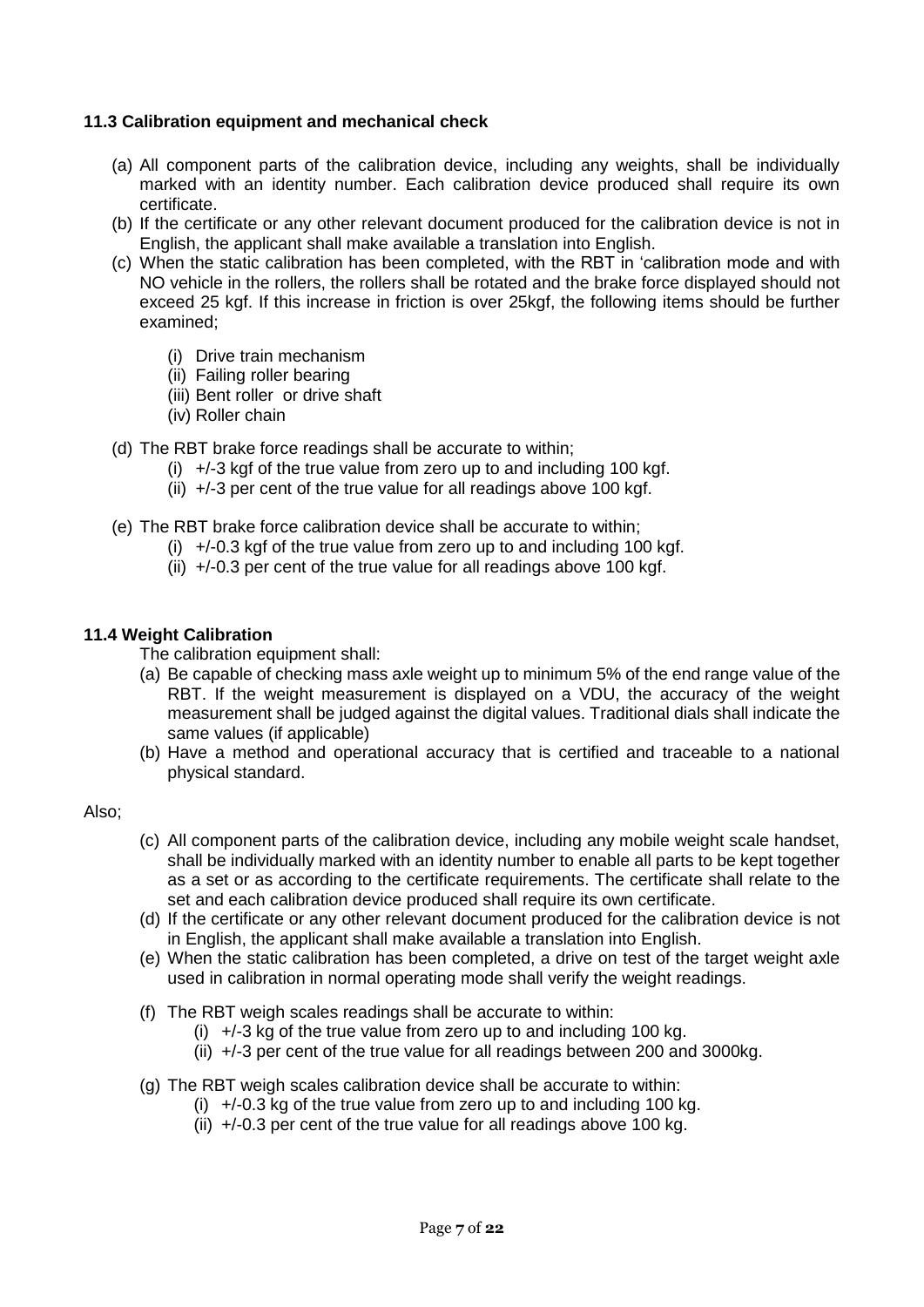#### **11.5 Calibration – key points**

- (a) The manufacturer of the RBT shall, if requested, provide a technical handbook in English with a description of the calibration technology for review by the RSA.
- (b) The calibration procedure shall match the manufacturer's recommendation.
- (c) For an initial set up, the installer shall provide a calibration certificate.
- (d) A person with recognised training of the RBT shall calibrate the equipment every 12 months, or more frequently if required, using calibration equipment as specified by the RBT manufacturer.
- (e) A condition report shall be completed by a person with recognised training of the RBT and shall be carried out at 12 month intervals or if the RBT is potentially damaged in any way -see **Appendix 2**
- (f) Valid and current calibration certificates shall be scanned and uploaded to CoVIS. An original hard copy shall be stored securely and made accessible for inspection for 12 months.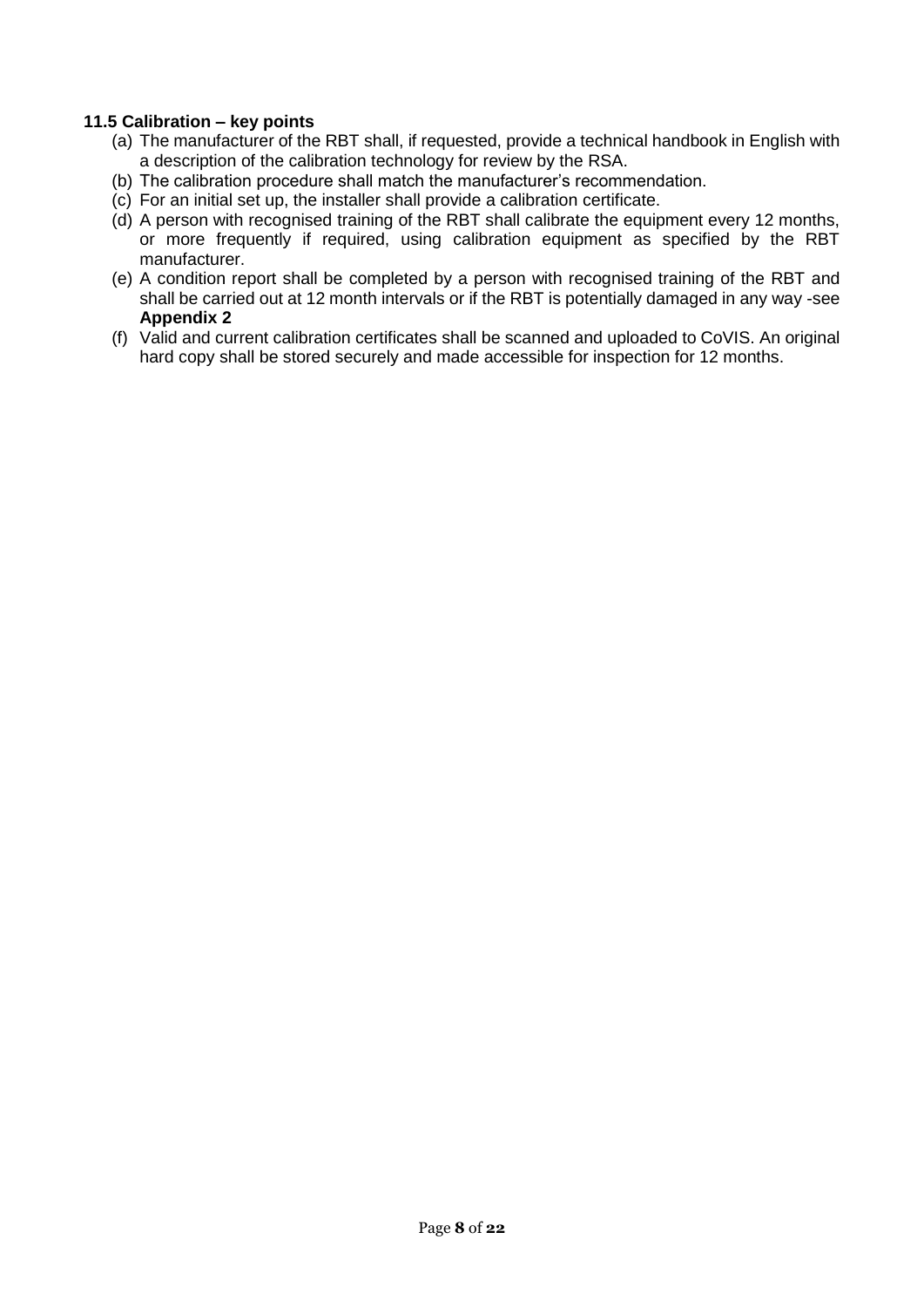### **Emergency Stop Device**

**Important** – The installation of all emergency stop devices must meet with all Health and Safety regulations and must also comply with all the equipment manufacturers' requirements.

In addition to these requirements, the Authority recommends that, where appropriate, the installation of useful and appropriately located emergency stop devices that enhance the safety of personnel working within the test centre.

#### **Function**

In the event of an emergency there should be EU approved emergency stop device(s) with means of cutting the power supply to the motors on both sets of rollers if the function alleviates the level of danger should an emergency incident arise.

#### **Basic Requirements of an Emergency Stop Device**

- Where required, equipment must be fitted with emergency stop(s) to enable actual or impending danger to be averted quickly as possible, unless an emergency stop device would not lessen the risk.
- The emergency stop device must be clearly identifiable, clearly visible and quickly accessible.
- The emergency stop function must be available and operational at all times, regardless of the operating mode.
- Disengaging the emergency stop device must not restart the machinery but only permit restarting.
- Emergency stop devices must be a back-up to other safeguarding measures.

#### **Routine checks and maintenance**

In the case of the emergency stop devices, frequent inspections should be considered part of the formal equipment routine inspection and testing process to ensure that they will operate in an actual emergency situation.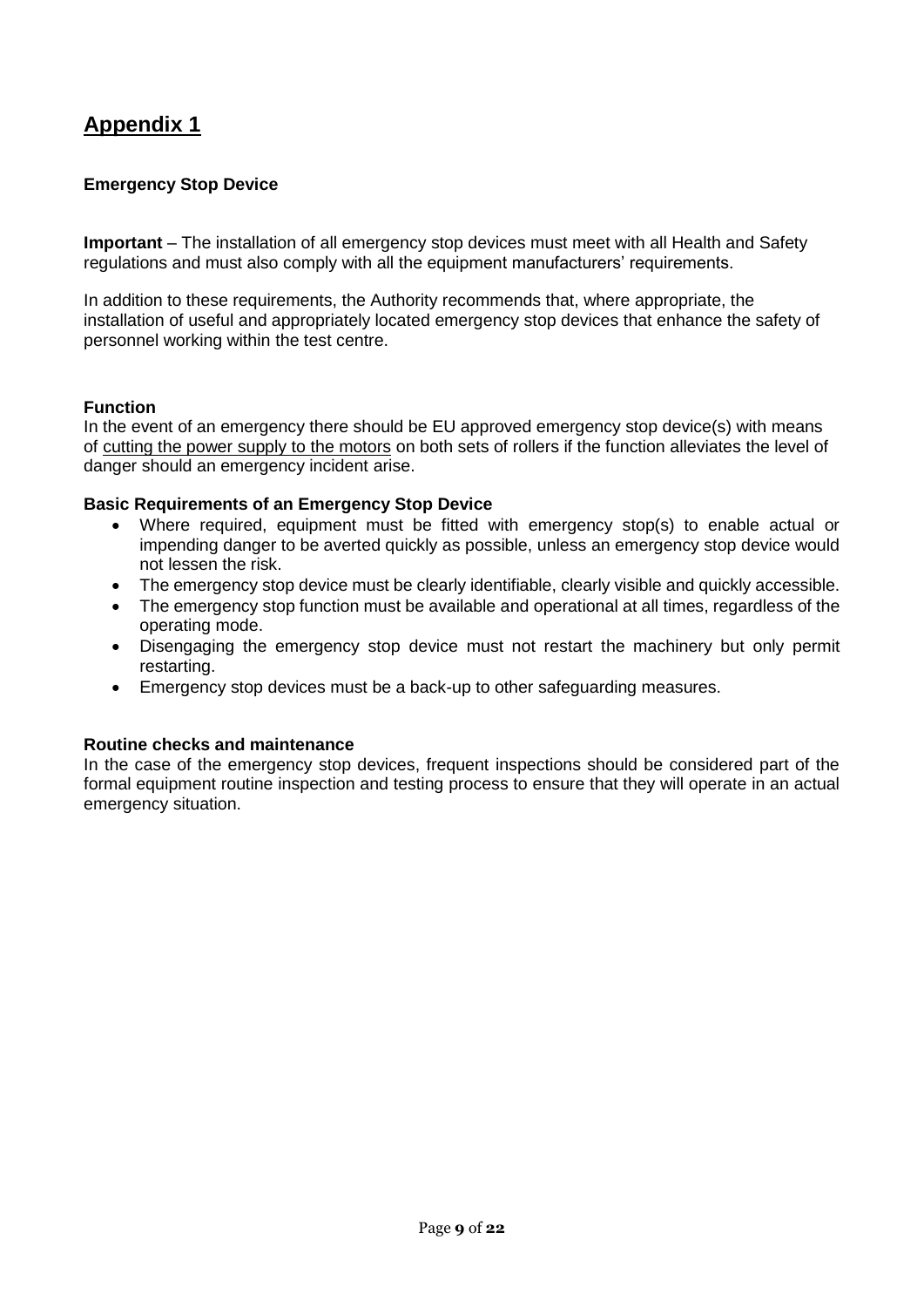### **Recommended Minimum key points for compilation of a Condition report on a RBT**

Particular attention shall be made to the following and noted;

#### **Rollers;**

- The high friction coating is not flat and smooth due to wear
- The high friction coating is evenly applied particularly in the case of local patching
- A bare metal patch in the high friction area does not exceed 20% of the contact surface area of any given tyre
- The roller is perfectly cylindrical and free of dents
- Bearing mounts bolts are tight
- Roller bearings are smooth and running free with no play in shaft or vibration
- Bearing sets are greased or adequately lubricated

#### **Drive train;**

- Sprocket teeth are not excessively worn, bent or broken.
- All sprocket retention bolts are present and are sufficiently tightened.
- Chain links are all present and in good condition
- Chain is tensioned correctly
- Chain is adequately greased but not over greased, such that it is accumulating dirt
- Chain tensioning mechanism is in good condition (where applicable)

#### **Drive motor and gearbox**

- Cooling fins on motor are cleared of dirt
- Bearing mounts on motor/ gearbox are tight
- Bearings are smooth and running free with no play in shaft or vibration
- Bearing sets are greased or adequately lubricated.
- Drive sprocket not excessively worn, bent or broken.
- Drive sprocket aligned with chain tensioner and roller sprockets.

#### **Electrical instrumentation and control unit**

- Emergency stop devices are operating correctly and are accessible.
- Strain gauge is in good condition and is correctly positioned. Detectable play is within manufacturer's specification.
- Slip bar sensors are not damaged and have adequate clearance
- Cables are neatly strapped and clear of moving mechanical parts
- All junction boxes are clean and dry, in good condition and lids closed with adequate screws
- Cable Ducting/conduit in good condition and mounted correctly
- Cable glands are tight
- Remote control casing is in good condition and battery life is adequate for uninterrupted vehicle testing
- Correct time and date (EU format) is noted on RBT host PC. Reference against Covis PC.
- Automatic summer time adjustment is set and configured for local Irish time and settings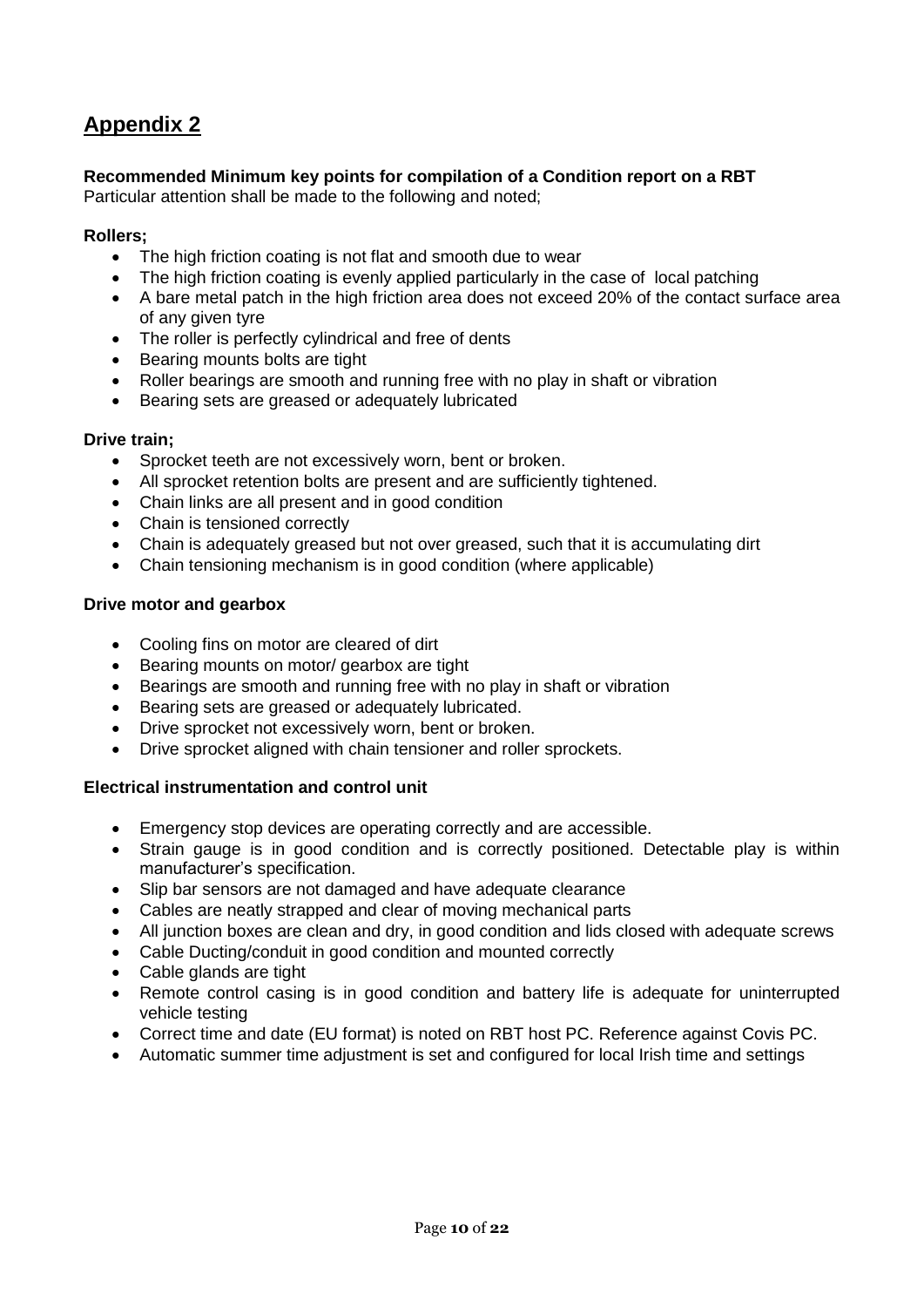#### **Mechanical –roller set**

- No detectable rocking present in the roller set load cell mounting points.
- Plates/guards are not damaged or missing and all bolts retaining them are present and tight.
- Slip bar spins smoothly and freely, with no detectable vibration or play in the bearings.
- Slip bar is not damaged or bent bar does not rotate off centre.
- Travel mechanism of slip bar operates evenly and smoothly.
- Spring / gas strut on slip bar travel mechanism operates in the full range. End stops are in good condition.
- Free of obstruction (or excessive dirt and debris) surrounding the roller set pit that may affect the free movement of the suspended roller set and in turn the accuracy of the weight readings.

**NOTE;** These are minimum key points for compilation of a condition report. Any other check recommended by the Equipment manufacturer should be included.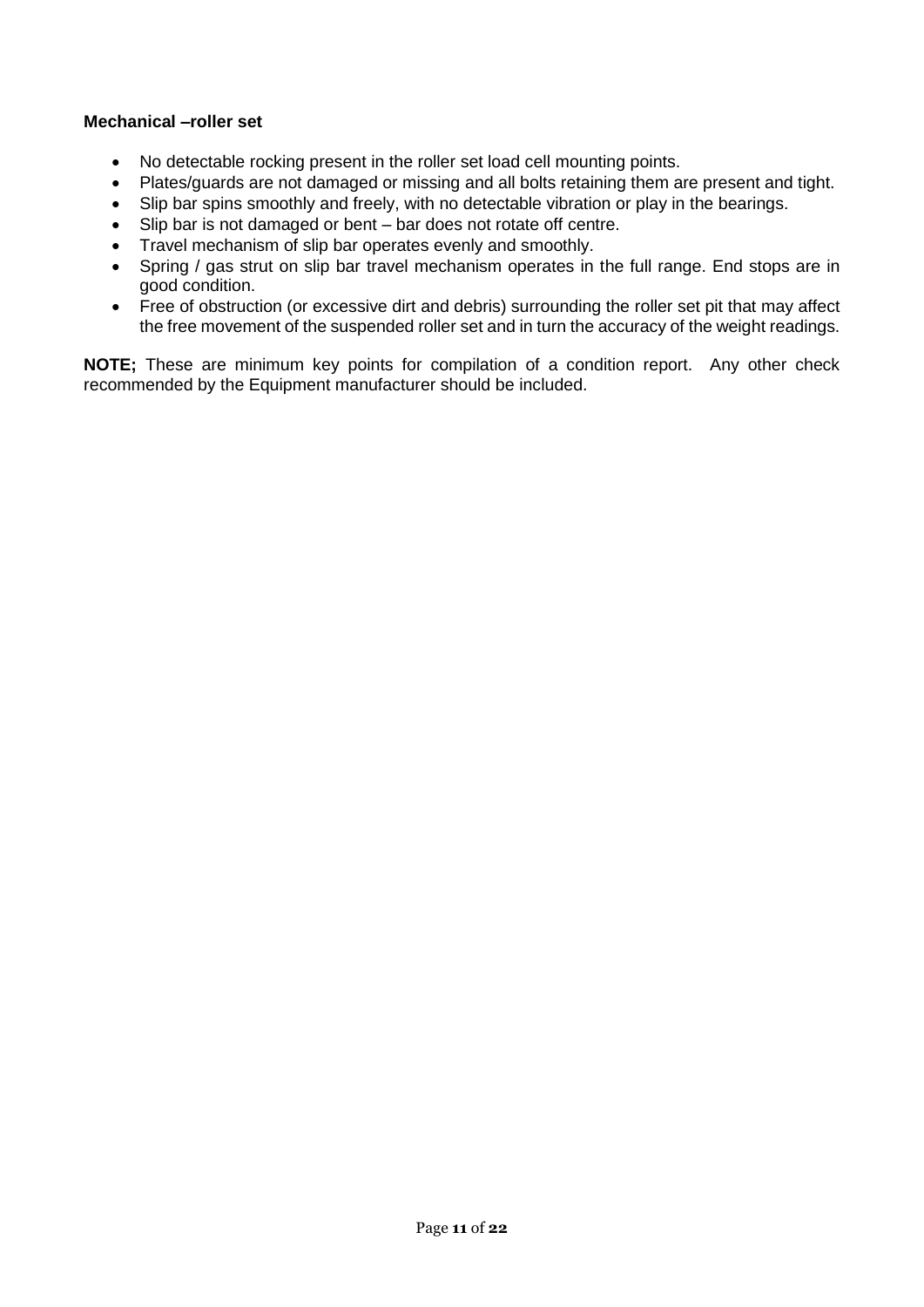### **Printout report**

Key Points;

- (a) The test values on the print out report must match the data values returned to ASANetwork for CoVIS i.e. where a value is calculated and presented with no decimal places.
- (b) The value will be rounded down to no decimal place.
- (c) The Printout shall display the brake force in units of Kilogram force (KGF).
- (d) The Printout shall display the weight in kilograms (KG).
- (e) The Printout report shall have the capacity to change the printed brake force unit to Kilo newton (Kn) by means of a software setting.
- (f) The RBT shall have the capability to operate independent of Covis and produce a
- (g) Printed report.

The Printout must include at minimum the following details on the report.

- Test Centre Details Name / Address / Centre number.
- Completion Time and date of test dd/mm/yyyy hh/mm.
- Duration of Brake Test minutes and seconds.
- Vehicle Registration Registration.
- Vehicle category HCV or LCV.
- Vehicle odometer reading odometer reading.
	- Detail requirements for each axle.
		- $\circ$  Axle weight KG.
			- o Max Service brake force Left KGF.
			- o Max Service brake force Right KGF.
		- o Max Parking brake force Left –KGF (if applicable).
		- o Max Parking brake force Right KGF (if applicable).
		- o Ovality of Disk / drum Left %
		- o Ovality of Disk / drum Right %
		- o Road friction left –KGF.
		- o Road friction Right –KGF.
		- o Wheel lock out occurrence left LOCKOUT.
		- o Wheel lock out occurrence right LOCKOUT.
		- o Pedal force applied KGF.
		- o Air Pressure P1 brake actuator– Bar.
		- o Air Pressure P2 max guaranteed– Bar.
		- o Air Pressure P3 Yellow Line Min Bar.
- Test limit applied and presentation of results for each axle.
- Outcome of the test Pass /Fail / Void / Aborted.
- Provision for CVR tester's signature and Tester Number issued by the RSA.

P1. Is the air pressure that corresponds to the measured brake force taken at the test point nearest the brake chamber- no load sensing or pressure reduction valve shall be between the two points.

P2. Is the maximum air pressure which the vehicle manufacturer guarantees will always be available. It may be defined differently but is always the pressure to which the brake forces are extrapolated.

P3. Service Line. Taken at the trailer coupling test point.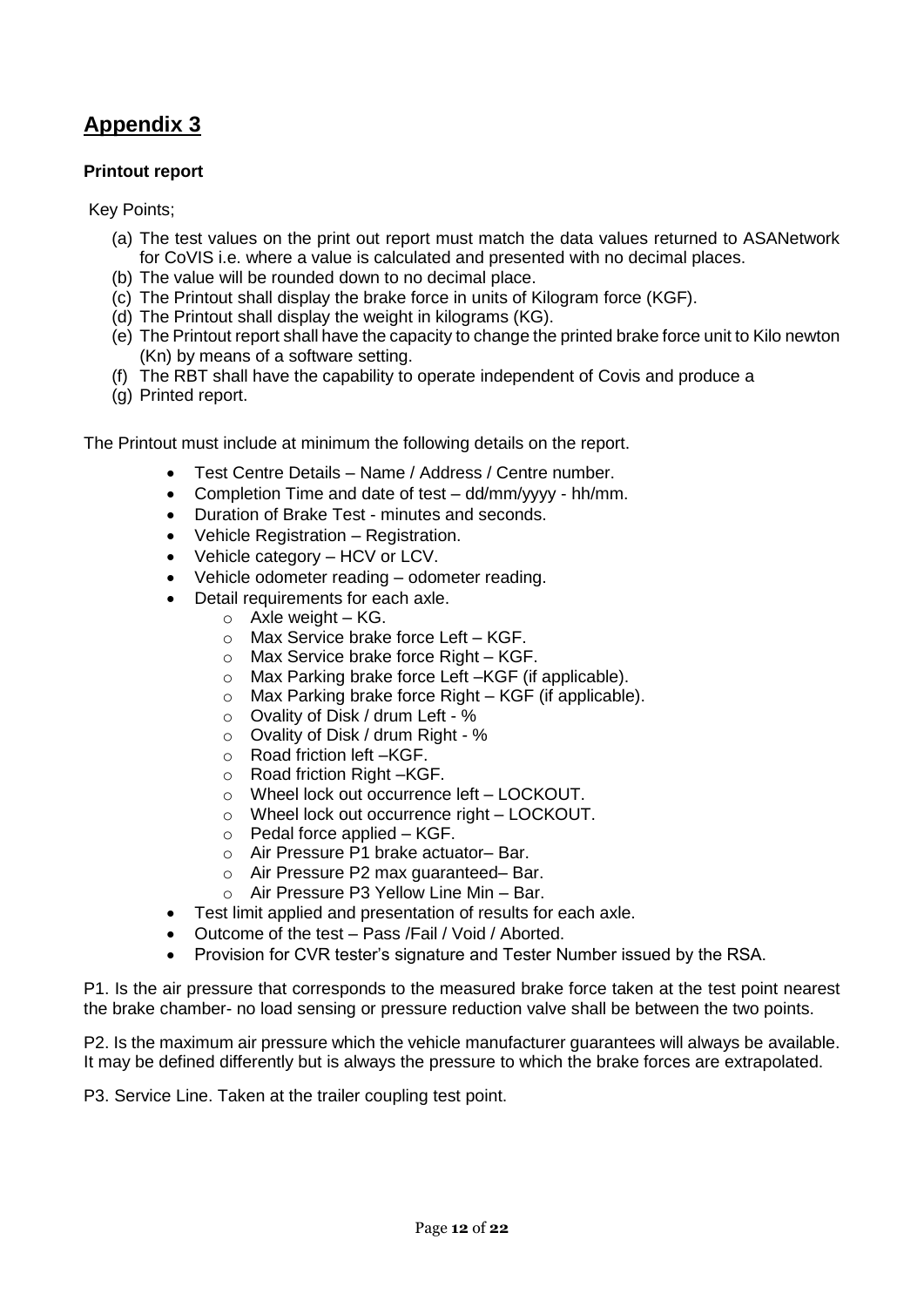### **CITA 9B Quality Requirements Covering Calibration**

### **6.3. Calibration**

**6.3.1** The inspection body shall ensure that there are proper arrangements to adequately control and calibrate vehicle inspection equipment before and during use, in order to ensure its accuracy, its conformity to the relevant requirements and its continued suitability and to provide confidence in decisions based on measurements.

**6.3.2** The calibration procedures, sometimes known as calibration programmes, shall define the calibration processes, their environmental conditions, their frequency, the acceptance criteria and the action to be taken when the results are found unsatisfactory and/or inadequate.

**6.3.3** Quality relevant vehicle inspection equipment shall be calibrated before first use and at least at the following frequencies during in-service use **or** *at other frequencies as prescribed in national regulations***:**

#### *NOTE; All calibration frequencies mentioned in the CITA requirements have been omitted from this Appendix as they are superseded by the prescribed calibration frequencies outlined in the Premises & Equipment Guidelines.*

**6.3.4** Calibration shall be done, where appropriate, against certified equipment having a known and traceable relationship to internationally or nationally recognised standards. Where no such standards exist, the basis used for calibration shall be fully documented, according to the equipment manufacturer's recommendation, if any.

**6.3.5** If vehicle inspection equipment is found to be out of calibration or there are any other systematic errors, the validity of the vehicle inspection results since the date of last calibration shall be reassessed. If there was any relevant non-conformity, the vehicle inspection body shall, as soon as practicable inform the owners/keepers of the affected vehicles and invite them immediately for reinspection, making it clear that there will be no charge for the inspection.

**6.3.6** The calibration status shall be shown clearly on relevant vehicle inspection equipment, preferably by means of suitable markers or labels, indicating at least the date of the last calibration and the date the next calibration is due.

**6.3.7** Reference measurement standards held by the inspection body shall be used for calibration only and not for other purposes. Only competent bodies who can provide traceability to international or national measurement standards shall calibrate reference measurement standards.

**6.3.8** The inspection body shall keep records of all calibrations performed.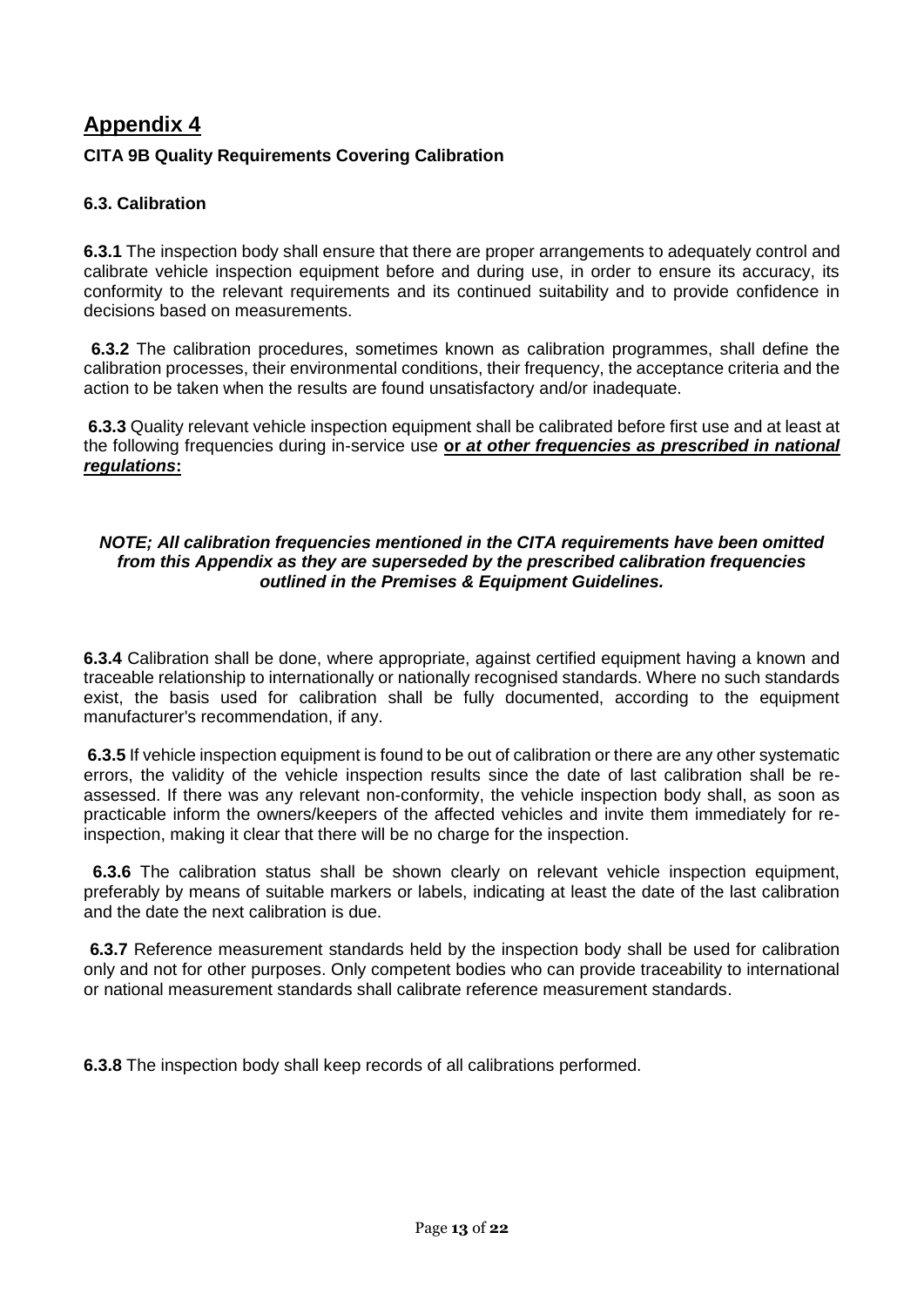### **Sample XML Stream sent to CoVIS from ASANetwork**

### **Important Note**

- o **The highlighted content in the sample below shows the minimum fields required for Axle 1 only**
- o The data must be returned to ASANetwork in the correct format
- o All XML must be valid or will be rejected
- $\circ$  The sample file contains results for a 4 axle vehicle
- o XML should output all raw data including decimal values
- o The results must relate to the test Order ID received from CoVIS. The registration number is not read when processing the results

### **SAMPLE ONLY**

```
<?xml version="1.0" encoding="ISO-8859-1" standalone="no" ?>
<!DOCTYPE RESULTS SYSTEM "awnres.dtd">
<!-- Created 30.10.2014 09:29:55 with AWNX32.dll Version 1.2.1 Build 28 -->
<RESULTS>
  <RESULTSHEADER>
    <COUNTRY>
      <REGULATION>GERMAN</REGULATION>
      <LANGUAGE>GERMAN</LANGUAGE>
    </COUNTRY>
    <CUSTOMER>
      <NAME> </NAME>
      <ADDRESS>f</ADDRESS>
      <CITY></CITY>
     <ZIP>N3</ZIP>
    </CUSTOMER>
    <VEHICLE>
      <IDENT>
        <REGISTRATION>08-Mx-3091</REGISTRATION>
        <MANUFACTURER>Scania</MANUFACTURER>
        <MODEL>OTHER</MODEL>
        <VIN>9131553</VIN>
      </IDENT>
      <DATA>
        <ODOMETER></ODOMETER>
      </DATA>
    </VEHICLE>
  </RESULTSHEADER>
   <RESULT OBJECT="BRAKE" METHOD="DETAILED">
    <TITLE>Bremsenprüfung</TITLE>
    <HEADER>
      <EQUIPMENT TYPE="Videoline">
        <MANUFACTURER>RSATEST</MANUFACTURER>
       <SERIAL_NO>20015176</SERIAL_NO>
        <VERSION>SW-V 5.182C</VERSION>
      </EQUIPMENT>
    <START_TEST>30/10/2014 08:29:25</START_TEST> 
    <END_TEST>30/10/2014 09:29:55</END_TEST> 
    </HEADER>
    <SECTION OBJECT="STANDARD" AXLE="1">
      <TITLE>Vorderachse</TITLE>
      <MEAS OBJECT="CALC_PRESSURE">
        <TITLE> calculation press.</TITLE>
        <VALUE RESULT="1" UNIT="Bar" SOURCE="HAND">6.5</VALUE>
      </MEAS>
```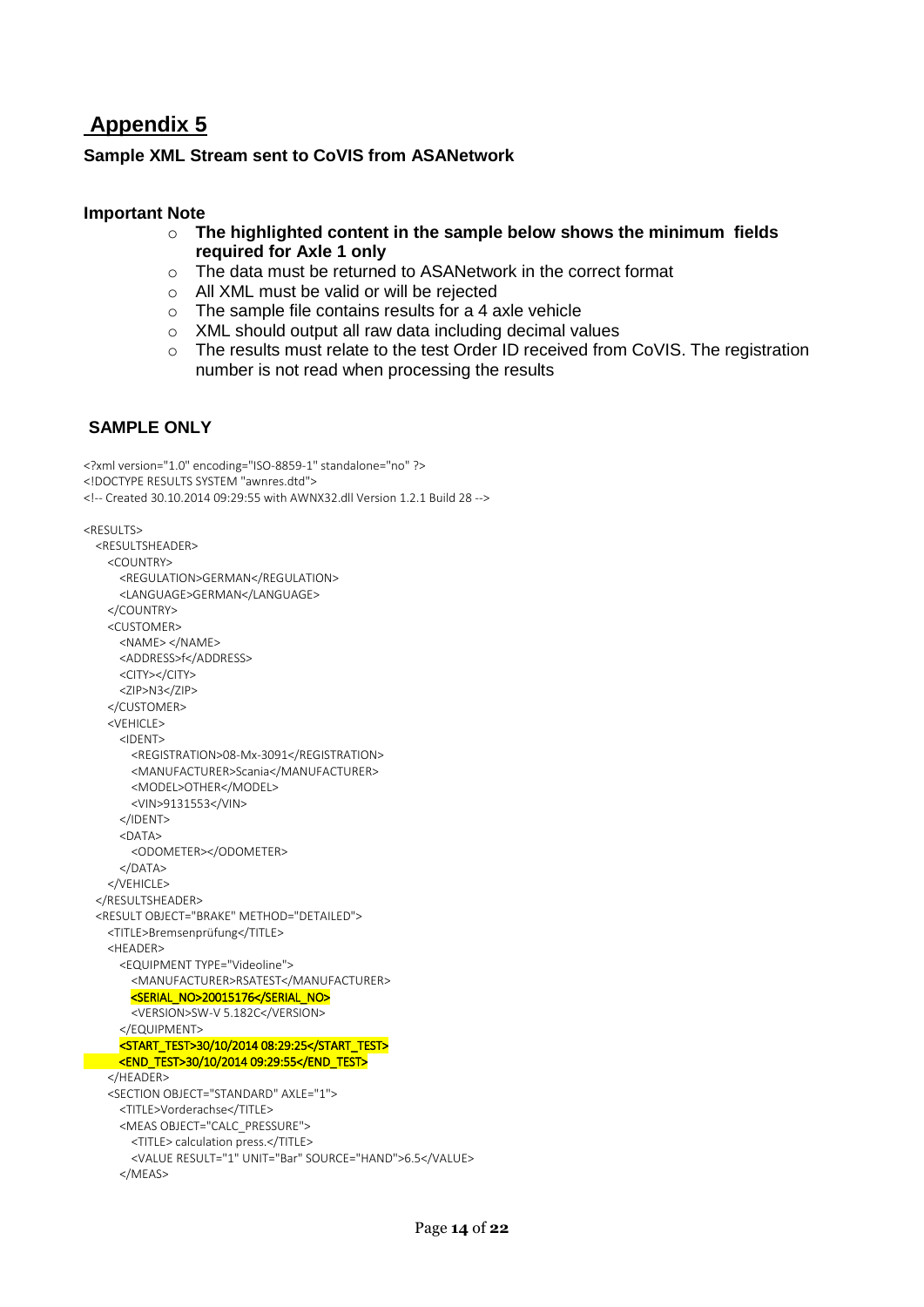```
 <MEAS OBJECT="AXLE_WEIGHT"> 
  <TITLE> input weight </TITLE> 
  <VALUE RESULT="1" UNIT="Kg" SOURCE="HAND">1320</VALUE>
 </MEAS> 
 <STEP OBJECT="SERVICE_BRAKE"> 
  <TITLE>Betriebsbremse</TITLE> 
   <MEAS OBJECT="BRAKEFORCE" LOC="LEFT"> 
    <TITLE> max. brakeforce Le</TITLE> 
   <VALUE RESULT="1" UNIT="kgf" TYPE="MAX">221</VALUE>
   </MEAS> 
  <MEAS OBJECT="BRAKEFORCE" LOC="RIGHT"> 
     <TITLE> max. brakeforce Ri</TITLE> 
   <VALUE RESULT="1" UNIT="kgf" TYPE="MAX">224</VALUE>
  </MEAS> 
   <MEAS OBJECT="ROAD_FRICTION" LOC="LEFT">
     <TITLE> wheel drag Le</TITLE>
     <VALUE RESULT="1" UNIT="kgf">22</VALUE>
   </MEAS>
   <MEAS OBJECT="ROAD_FRICTION" LOC="RIGHT">
     <TITLE> wheel drag Ri</TITLE>
     <VALUE RESULT="1" UNIT="kgf">22</VALUE>
   </MEAS>
   <MEAS OBJECT="MIN_PRESSURE">
     <TITLE> contact pressure </TITLE>
     <VALUE RESULT="1" UNIT="Bar">-</VALUE>
   </MEAS>
   <MEAS OBJECT="PRESSURE_PM">
     <TITLE> max. PM </TITLE>
     <VALUE RESULT="1" UNIT="Bar" TYPE="MAX">0.00</VALUE>
   </MEAS>
   <MEAS OBJECT="PRESSURE_PZ">
     <TITLE> max. PZ </TITLE>
     <VALUE RESULT="1" UNIT="Bar" TYPE="MAX">0.00</VALUE>
   </MEAS>
   <MEAS OBJECT="PEDALFORCE">
     <TITLE> max. pedal force </TITLE>
     <VALUE RESULT="1" UNIT="kgf" TYPE="MAX" HIGHLIM1="68">0</VALUE>
   </MEAS>
   <MEAS OBJECT="BRAKEFORCE">
     <TITLE> block difference </TITLE>
     <VALUE RESULT="1" UNIT="%" TYPE="DELTA" CONDITION="1" HIGHLIM1="30">1</VALUE>
   </MEAS>
   <MEAS OBJECT="BRAKEFORCE">
     <TITLE> max. difference </TITLE>
     <VALUE RESULT="1" UNIT="%" TYPE="DELTA" HIGHLIM1="30">-</VALUE>
   </MEAS>
   <MEAS OBJECT="OVALITY" LOC="LEFT">
     <TITLE> ovality left </TITLE>
     <VALUE RESULT="1" UNIT="%" HIGHLIM1="40">-</VALUE>
   </MEAS>
   <MEAS OBJECT="OVALITY" LOC="RIGHT">
     <TITLE> ovality right</TITLE>
     <VALUE RESULT="1" UNIT="%" HIGHLIM1="40">-</VALUE>
   </MEAS>
   <MEAS OBJECT="WHEEL_WEIGHT_DYN" LOC="LEFT">
     <TITLE> wheel weight Le </TITLE>
     <VALUE RESULT="1" UNIT="Kg"></VALUE>
   </MEAS>
   <MEAS OBJECT="WHEEL_WEIGHT_DYN" LOC="RIGHT">
     <TITLE> Wheel weight Ri </TITLE>
     <VALUE RESULT="1" UNIT="Kg"></VALUE>
   </MEAS>
  <MEAS OBJECT="WHEEL_WEIGHT_STAT" LOC="LEFT"> 
     <TITLE> wheel weight Le </TITLE> 
     <VALUE RESULT="1" UNIT="Kg">679</VALUE> 
   </MEAS>
```
<MEAS OBJECT="WHEEL\_WEIGHT\_STAT" LOC="RIGHT">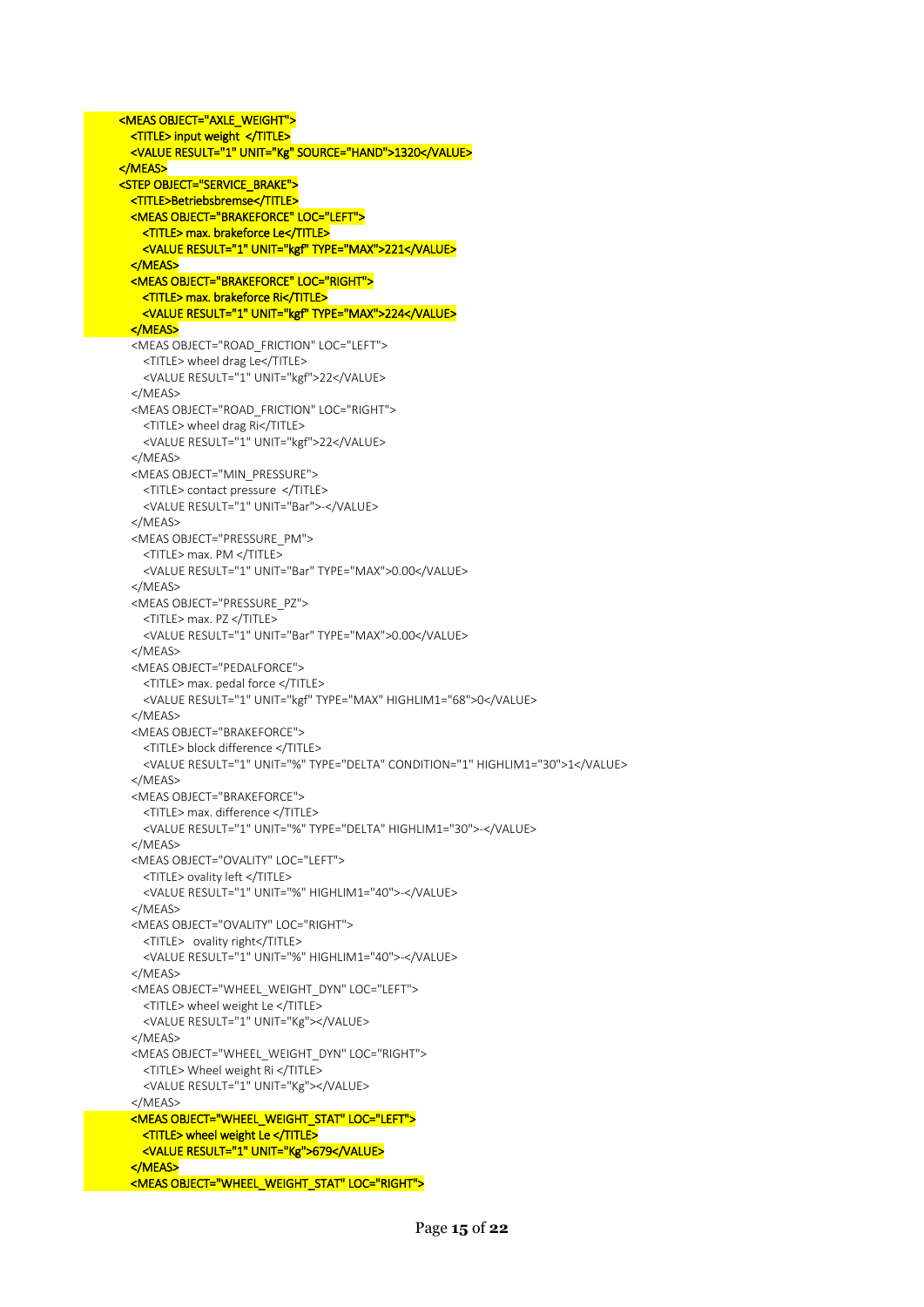<MEAS OBJECT="WHEEL\_WEIGHT\_DYN" LOC="LEFT">

 <TITLE> Wheel weight Ri </TITLE> <VALUE RESULT="1" UNIT="Kg">641</VALUE> </MEAS> <MEAS OBJECT="AXLE\_WEIGHT"> <TITLE> wheel weight Le+Ri </TITLE> <VALUE RESULT="1" UNIT="Kg">1320</VALUE> </MEAS> <MEAS OBJECT="BRAKING\_RATIO"> <TITLE> axle deceleration </TITLE> <VALUE RESULT="3" UNIT="%" LOWLIM1="40">34</VALUE> </MEAS> <MEAS OBJECT="TRACK"> <TITLE> track</TITLE> <VALUE RESULT="1" UNIT="m\km" HIGHLIM1="14.0">3.6</VALUE> </MEAS> </STEP> <STEP OBJECT="PARKING\_BRAKE"> <TITLE>Handbremse</TITLE> <MEAS OBJECT="BRAKEFORCE" LOC="LEFT"> <TITLE> max. brakeforce Le</TITLE> <VALUE RESULT="1" UNIT="kgf" TYPE="MAX">227</VALUE> </MEAS> <MEAS OBJECT="BRAKEFORCE" LOC="RIGHT"> <TITLE> max. brakeforce Ri</TITLE> <VALUE RESULT="1" UNIT="kgf" TYPE="MAX">221</VALUE> </MEAS> <MEAS OBJECT="ROAD\_FRICTION" LOC="LEFT"> <TITLE> wheel drag Le</TITLE> <VALUE RESULT="1" UNIT="kgf">16</VALUE> </MEAS> <MEAS OBJECT="ROAD\_FRICTION" LOC="RIGHT"> <TITLE> wheel drag Ri</TITLE> <VALUE RESULT="1" UNIT="kgf">14</VALUE> </MEAS> <MEAS OBJECT="MIN\_PRESSURE"> <TITLE> contact pressure </TITLE> <VALUE RESULT="1" UNIT="Bar">-</VALUE> </MEAS> <MEAS OBJECT="PRESSURE\_PM"> <TITLE> max. PM </TITLE> <VALUE RESULT="1" UNIT="Bar" TYPE="MAX">0.00</VALUE> </MEAS> <MEAS OBJECT="PRESSURE\_PZ"> <TITLE> max. PZ </TITLE> <VALUE RESULT="1" UNIT="Bar" TYPE="MAX">0.00</VALUE> </MEAS> <MEAS OBJECT="PEDALFORCE"> <TITLE> max. pedal force </TITLE> <VALUE RESULT="1" UNIT="kgf" TYPE="MAX" HIGHLIM1="0">0</VALUE> </MEAS> <MEAS OBJECT="BRAKEFORCE"> <TITLE> block difference </TITLE> <VALUE RESULT="1" UNIT="%" TYPE="DELTA" CONDITION="1" HIGHLIM1="50">2</VALUE> </MEAS> <MEAS OBJECT="BRAKEFORCE"> <TITLE> max. difference </TITLE> <VALUE RESULT="1" UNIT="%" TYPE="DELTA" HIGHLIM1="50">15</VALUE> </MEAS> <MEAS OBJECT="OVALITY" LOC="LEFT"> <TITLE> ovality left </TITLE> <VALUE RESULT="1" UNIT="%" HIGHLIM1="40">-</VALUE> </MEAS> <MEAS OBJECT="OVALITY" LOC="RIGHT"> <TITLE> ovality right</TITLE> <VALUE RESULT="1" UNIT="%" HIGHLIM1="40">-</VALUE> </MEAS>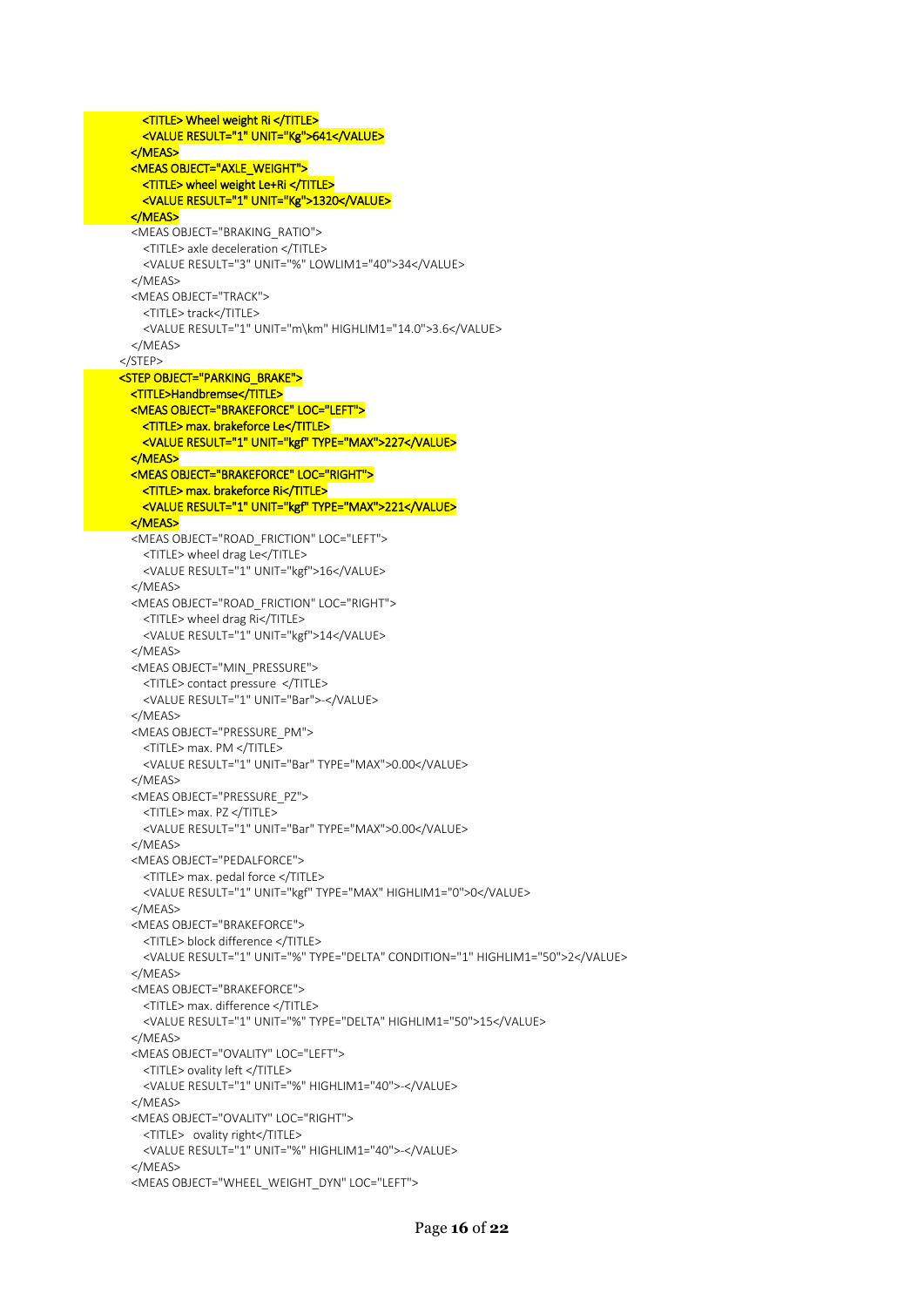```
 <TITLE> wheel weight Le </TITLE>
      <VALUE RESULT="1" UNIT="Kg"></VALUE>
     </MEAS>
    <MEAS OBJECT="WHEEL_WEIGHT_DYN" LOC="RIGHT">
      <TITLE> Wheel weight Ri </TITLE>
      <VALUE RESULT="1" UNIT="Kg"></VALUE>
     </MEAS>
   <MEAS OBJECT="WHEEL_WEIGHT_STAT" LOC="LEFT">
      <TITLE> wheel weight Le </TITLE> 
      <VALUE RESULT="1" UNIT="Kg">349</VALUE> 
    </MEAS> 
    <MEAS OBJECT="WHEEL_WEIGHT_STAT" LOC="RIGHT"> 
      <TITLE> Wheel weight Ri </TITLE> 
     <VALUE RESULT="1" UNIT="Kg">432</VALUE>
    </MEAS> 
   <MEAS OBJECT="AXLE_WEIGHT">
      <TITLE> wheel weight Le+Ri </TITLE> 
     <VALUE RESULT="1" UNIT="Kg">781</VALUE>
    </MEAS> 
     <MEAS OBJECT="BRAKING_RATIO">
      <TITLE> axle deceleration </TITLE>
      <VALUE RESULT="1" UNIT="%" LOWLIM1="40">57</VALUE>
     </MEAS>
    <MEAS OBJECT="TRACK">
      <TITLE> track</TITLE>
      <VALUE RESULT="1" UNIT="m\km" HIGHLIM1="14.0">3.6</VALUE>
    </MEAS>
  </STEP>
 </SECTION>
 <SECTION OBJECT="STANDARD" AXLE="2">
  <TITLE>Hinterachse</TITLE>
  <MEAS OBJECT="CALC_PRESSURE">
    <TITLE> calculation press.</TITLE>
    <VALUE RESULT="1" UNIT="Bar" SOURCE="HAND">6.5</VALUE>
  </MEAS>
  <MEAS OBJECT="AXLE_WEIGHT">
    <TITLE> input weight </TITLE>
    <VALUE RESULT="1" UNIT="Kg" SOURCE="HAND">787</VALUE>
  </MEAS>
  <STEP OBJECT="SERVICE_BRAKE">
    <TITLE>Betriebsbremse</TITLE>
    <MEAS OBJECT="BRAKEFORCE" LOC="LEFT">
      <TITLE> max. brakeforce Le</TITLE>
      <VALUE RESULT="1" UNIT="kgf" TYPE="MAX">213</VALUE>
    </MEAS>
     <MEAS OBJECT="BRAKEFORCE" LOC="RIGHT">
      <TITLE> max. brakeforce Ri</TITLE>
      <VALUE RESULT="1" UNIT="kgf" TYPE="MAX">238</VALUE>
    </MEAS>
    <MEAS OBJECT="ROAD_FRICTION" LOC="LEFT">
      <TITLE> wheel drag Le</TITLE>
      <VALUE RESULT="1" UNIT="kgf">11</VALUE>
    </MEAS>
    <MEAS OBJECT="ROAD_FRICTION" LOC="RIGHT">
      <TITLE> wheel drag Ri</TITLE>
      <VALUE RESULT="1" UNIT="kgf">16</VALUE>
    </MEAS>
    <MEAS OBJECT="MIN_PRESSURE">
      <TITLE> contact pressure </TITLE>
       <VALUE RESULT="1" UNIT="Bar">-</VALUE>
    </MEAS>
    <MEAS OBJECT="PRESSURE_PM">
      <TITLE> max. PM </TITLE>
      <VALUE RESULT="1" UNIT="Bar" TYPE="MAX">0.00</VALUE>
     </MEAS>
    <MEAS OBJECT="PRESSURE_PZ">
      <TITLE> max. PZ </TITLE>
```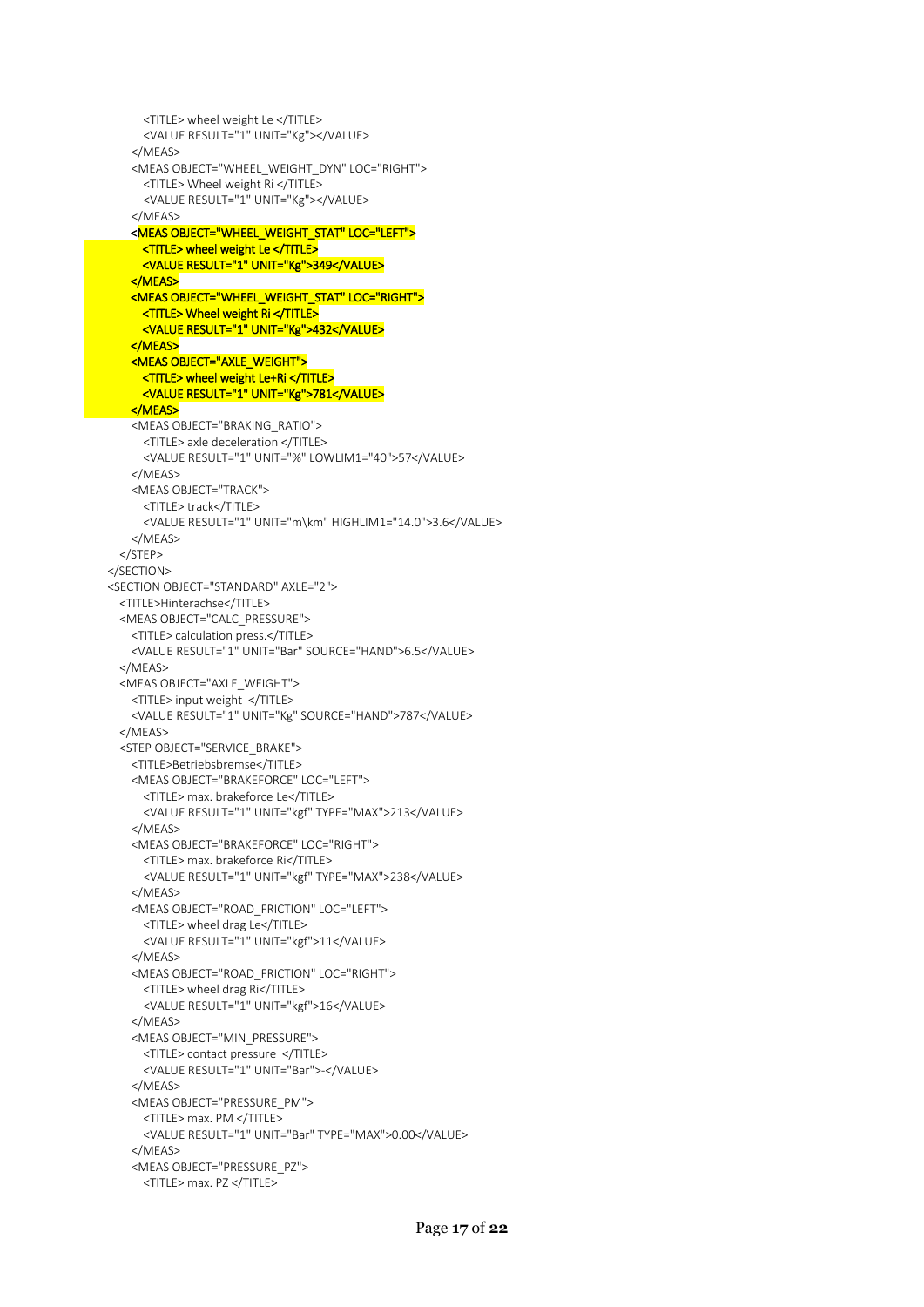```
 <VALUE RESULT="1" UNIT="Bar" TYPE="MAX">0.00</VALUE>
  </MEAS>
  <MEAS OBJECT="PEDALFORCE">
    <TITLE> max. pedal force </TITLE>
    <VALUE RESULT="1" UNIT="kgf" TYPE="MAX" HIGHLIM1="68">0</VALUE>
   </MEAS>
  <MEAS OBJECT="BRAKEFORCE">
    <TITLE> block difference </TITLE>
    <VALUE RESULT="1" UNIT="%" TYPE="DELTA" CONDITION="1" HIGHLIM1="30">10</VALUE>
  </MEAS>
  <MEAS OBJECT="BRAKEFORCE">
    <TITLE> max. difference </TITLE>
    <VALUE RESULT="1" UNIT="%" TYPE="DELTA" HIGHLIM1="30">-</VALUE>
  </MEAS>
  <MEAS OBJECT="OVALITY" LOC="LEFT">
    <TITLE> ovality left </TITLE>
    <VALUE RESULT="1" UNIT="%" HIGHLIM1="40">-</VALUE>
  </MEAS>
  <MEAS OBJECT="OVALITY" LOC="RIGHT">
    <TITLE> ovality right</TITLE>
    <VALUE RESULT="1" UNIT="%" HIGHLIM1="40">-</VALUE>
  </MEAS>
  <MEAS OBJECT="WHEEL_WEIGHT_DYN" LOC="LEFT">
    <TITLE> wheel weight Le </TITLE>
    <VALUE RESULT="1" UNIT="Kg"></VALUE>
   </MEAS>
  <MEAS OBJECT="WHEEL_WEIGHT_DYN" LOC="RIGHT">
    <TITLE> Wheel weight Ri </TITLE>
    <VALUE RESULT="1" UNIT="Kg"></VALUE>
  </MEAS>
  <MEAS OBJECT="WHEEL_WEIGHT_STAT" LOC="LEFT">
    <TITLE> wheel weight Le </TITLE>
    <VALUE RESULT="1" UNIT="Kg">349</VALUE>
 </MAFAS <MEAS OBJECT="WHEEL_WEIGHT_STAT" LOC="RIGHT">
    <TITLE> Wheel weight Ri </TITLE>
    <VALUE RESULT="1" UNIT="Kg">438</VALUE>
  </MEAS>
  <MEAS OBJECT="AXLE_WEIGHT">
    <TITLE> wheel weight Le+Ri </TITLE>
    <VALUE RESULT="1" UNIT="Kg">787</VALUE>
  </MEAS>
  <MEAS OBJECT="BRAKING_RATIO">
    <TITLE> axle deceleration </TITLE>
    <VALUE RESULT="1" UNIT="%" LOWLIM1="40">57</VALUE>
   </MEAS>
  <MEAS OBJECT="TRACK">
    <TITLE> track</TITLE>
    <VALUE RESULT="1" UNIT="m\km" HIGHLIM1="14.0">0.0</VALUE>
  </MEAS>
 </STEP>
 <STEP OBJECT="PARKING_BRAKE">
  <TITLE>Handbremse</TITLE>
  <MEAS OBJECT="BRAKEFORCE" LOC="LEFT">
    <TITLE> max. brakeforce Le</TITLE>
    <VALUE RESULT="1" UNIT="kgf" TYPE="MAX">208</VALUE>
  </MEAS>
  <MEAS OBJECT="BRAKEFORCE" LOC="RIGHT">
    <TITLE> max. brakeforce Ri</TITLE>
    <VALUE RESULT="1" UNIT="kgf" TYPE="MAX">213</VALUE>
  </MEAS>
  <MEAS OBJECT="ROAD_FRICTION" LOC="LEFT">
    <TITLE> wheel drag Le</TITLE>
    <VALUE RESULT="1" UNIT="kgf">11</VALUE>
   </MEAS>
  <MEAS OBJECT="ROAD_FRICTION" LOC="RIGHT">
    <TITLE> wheel drag Ri</TITLE>
```

```
Page 18 of 22
```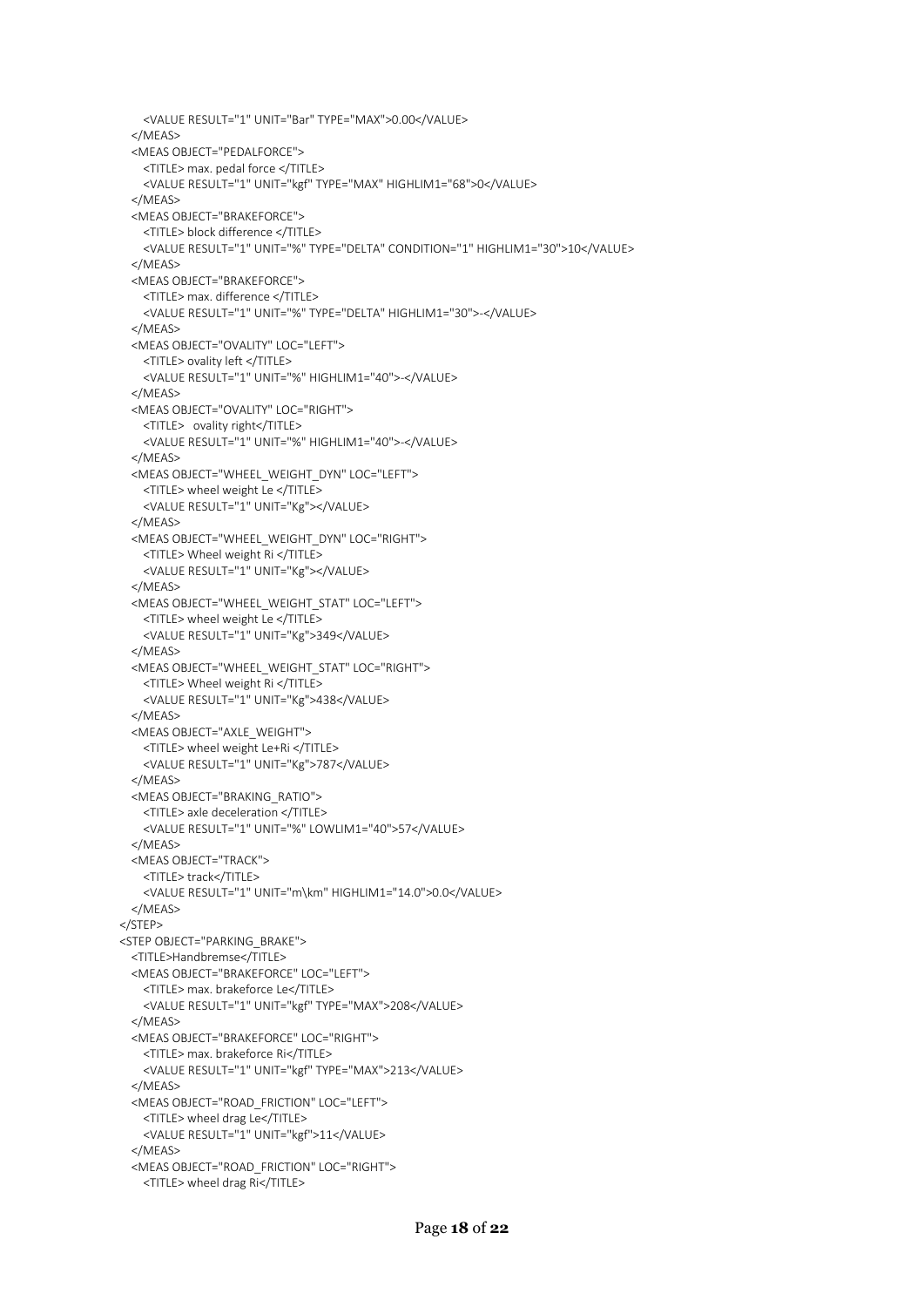```
 <VALUE RESULT="1" UNIT="kgf">19</VALUE>
    </MEAS>
    <MEAS OBJECT="MIN_PRESSURE">
      <TITLE> contact pressure </TITLE>
      <VALUE RESULT="1" UNIT="Bar">-</VALUE>
     </MEAS>
    <MEAS OBJECT="PRESSURE_PM">
      <TITLE> max. PM </TITLE>
      <VALUE RESULT="1" UNIT="Bar" TYPE="MAX">0.00</VALUE>
    </MEAS>
    <MEAS OBJECT="PRESSURE_PZ">
      <TITLE> max. PZ </TITLE>
      <VALUE RESULT="1" UNIT="Bar" TYPE="MAX">0.00</VALUE>
    </MEAS>
    <MEAS OBJECT="PEDALFORCE">
      <TITLE> max. pedal force </TITLE>
      <VALUE RESULT="1" UNIT="kgf" TYPE="MAX" HIGHLIM1="0">0</VALUE>
    </MEAS>
    <MEAS OBJECT="BRAKEFORCE">
      <TITLE> block difference </TITLE>
      <VALUE RESULT="1" UNIT="%" TYPE="DELTA" CONDITION="1" HIGHLIM1="50">3</VALUE>
    </MEAS>
    <MEAS OBJECT="BRAKEFORCE">
      <TITLE> max. difference </TITLE>
      <VALUE RESULT="1" UNIT="%" TYPE="DELTA" HIGHLIM1="50">14</VALUE>
     </MEAS>
    <MEAS OBJECT="OVALITY" LOC="LEFT">
      <TITLE> ovality left </TITLE>
      <VALUE RESULT="1" UNIT="%" HIGHLIM1="40">-</VALUE>
    </MEAS>
    <MEAS OBJECT="OVALITY" LOC="RIGHT">
      <TITLE> ovality right</TITLE>
      <VALUE RESULT="1" UNIT="%" HIGHLIM1="40">-</VALUE>
   </MAFAS <MEAS OBJECT="WHEEL_WEIGHT_DYN" LOC="LEFT">
      <TITLE> wheel weight Le </TITLE>
      <VALUE RESULT="1" UNIT="Kg"></VALUE>
    </MEAS>
    <MEAS OBJECT="WHEEL_WEIGHT_DYN" LOC="RIGHT">
      <TITLE> Wheel weight Ri </TITLE>
      <VALUE RESULT="1" UNIT="Kg"></VALUE>
    </MEAS>
    <MEAS OBJECT="WHEEL_WEIGHT_STAT" LOC="LEFT">
      <TITLE> wheel weight Le </TITLE>
      <VALUE RESULT="1" UNIT="Kg">352</VALUE>
    </MEAS>
    <MEAS OBJECT="WHEEL_WEIGHT_STAT" LOC="RIGHT">
      <TITLE> Wheel weight Ri </TITLE>
      <VALUE RESULT="1" UNIT="Kg">432</VALUE>
    </MEAS>
    <MEAS OBJECT="AXLE_WEIGHT">
      <TITLE> wheel weight Le+Ri </TITLE>
      <VALUE RESULT="1" UNIT="Kg">784</VALUE>
    </MEAS>
    <MEAS OBJECT="BRAKING_RATIO">
      <TITLE> axle deceleration </TITLE>
      <VALUE RESULT="1" UNIT="%" LOWLIM1="40">54</VALUE>
    </MEAS>
    <MEAS OBJECT="TRACK">
      <TITLE> track</TITLE>
      <VALUE RESULT="1" UNIT="m\km" HIGHLIM1="14.0">0.0</VALUE>
    </MEAS>
  </STEP>
 </SECTION>
 <SECTION OBJECT="STANDARD" AXLE="3">
  <MEAS OBJECT="CALC_PRESSURE">
    <TITLE> calculation press.</TITLE>
```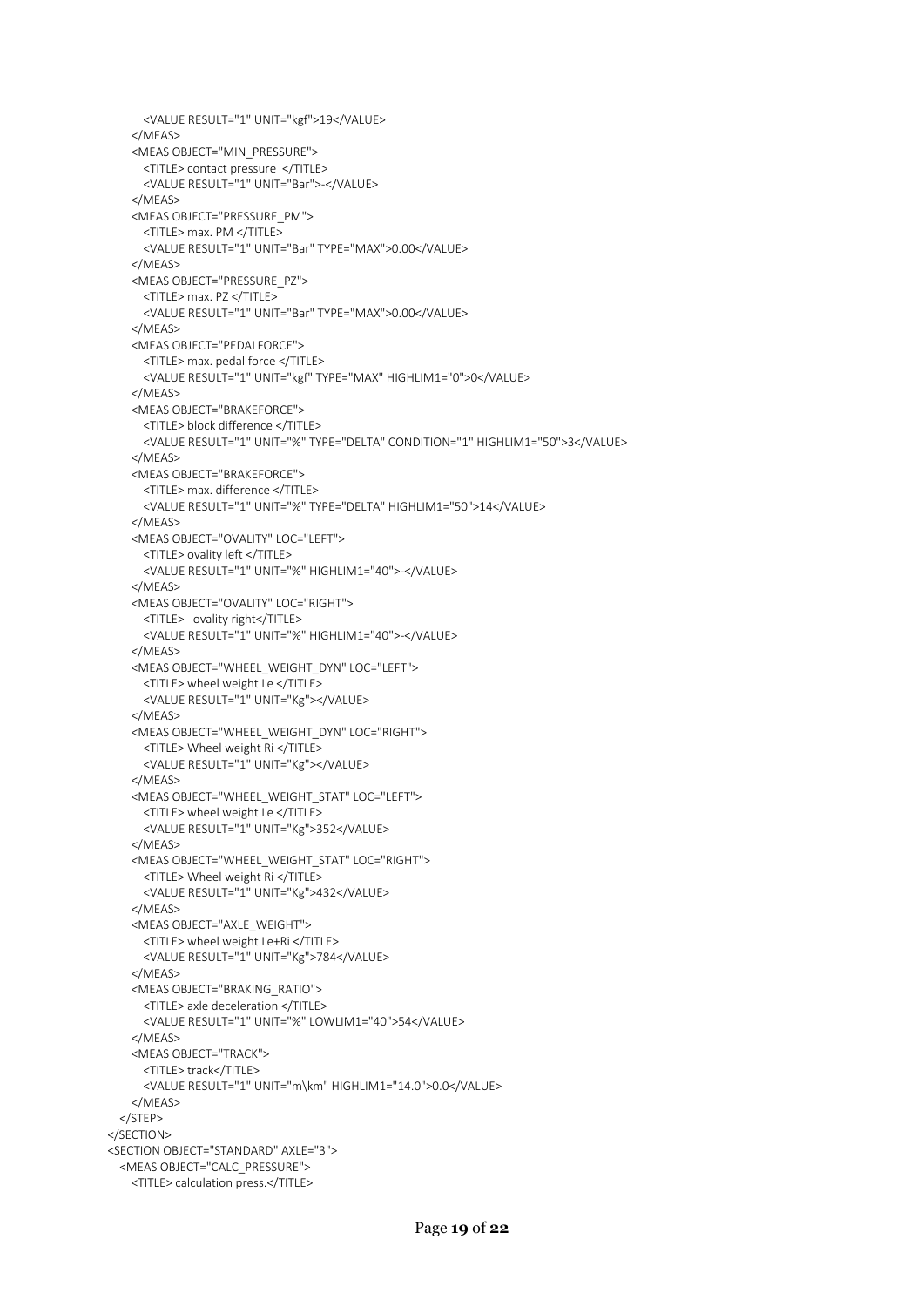<VALUE RESULT="1" UNIT="Kg">349</VALUE>

```
 <VALUE RESULT="1" UNIT="Bar" SOURCE="HAND">6.5</VALUE>
 </MEAS>
 <MEAS OBJECT="AXLE_WEIGHT">
  <TITLE> input weight </TITLE>
  <VALUE RESULT="1" UNIT="Kg" SOURCE="HAND">781</VALUE>
 </MEAS>
 <STEP OBJECT="SERVICE_BRAKE">
  <TITLE>Betriebsbremse</TITLE>
  <MEAS OBJECT="BRAKEFORCE" LOC="LEFT">
    <TITLE> max. brakeforce Le</TITLE>
    <VALUE RESULT="1" UNIT="kgf" TYPE="MAX">0</VALUE>
  </MEAS>
  <MEAS OBJECT="BRAKEFORCE" LOC="RIGHT">
    <TITLE> max. brakeforce Ri</TITLE>
    <VALUE RESULT="1" UNIT="kgf" TYPE="MAX">0</VALUE>
  </MEAS>
  <MEAS OBJECT="ROAD_FRICTION" LOC="LEFT">
    <TITLE> wheel drag Le</TITLE>
    <VALUE RESULT="1" UNIT="kgf">0</VALUE>
   </MEAS>
  <MEAS OBJECT="ROAD_FRICTION" LOC="RIGHT">
    <TITLE> wheel drag Ri</TITLE>
    <VALUE RESULT="1" UNIT="kgf">0</VALUE>
  </MEAS>
  <MEAS OBJECT="MIN_PRESSURE">
    <TITLE> contact pressure </TITLE>
    <VALUE RESULT="1" UNIT="Bar">-</VALUE>
  </MEAS>
  <MEAS OBJECT="PRESSURE_PM">
    <TITLE> max. PM </TITLE>
    <VALUE RESULT="1" UNIT="Bar" TYPE="MAX">0.00</VALUE>
  </MEAS>
   <MEAS OBJECT="PRESSURE_PZ">
    <TITLE> max. PZ </TITLE>
    <VALUE RESULT="1" UNIT="Bar" TYPE="MAX">0.00</VALUE>
  </MEAS>
  <MEAS OBJECT="PEDALFORCE">
    <TITLE> max. pedal force </TITLE>
    <VALUE RESULT="1" UNIT="kgf" TYPE="MAX" HIGHLIM1="68">0</VALUE>
   </MEAS>
  <MEAS OBJECT="BRAKEFORCE">
    <TITLE> block difference </TITLE>
    <VALUE RESULT="1" UNIT="%" TYPE="DELTA" CONDITION="1" HIGHLIM1="30">0</VALUE>
  </MEAS>
  <MEAS OBJECT="BRAKEFORCE">
    <TITLE> max. difference </TITLE>
    <VALUE RESULT="1" UNIT="%" TYPE="DELTA" HIGHLIM1="30">-</VALUE>
  </MEAS>
  <MEAS OBJECT="OVALITY" LOC="LEFT">
    <TITLE> ovality left </TITLE>
    <VALUE RESULT="1" UNIT="%" HIGHLIM1="40">-</VALUE>
   </MEAS>
  <MEAS OBJECT="OVALITY" LOC="RIGHT">
    <TITLE> ovality right</TITLE>
    <VALUE RESULT="1" UNIT="%" HIGHLIM1="40">-</VALUE>
  </MEAS>
  <MEAS OBJECT="WHEEL_WEIGHT_DYN" LOC="LEFT">
    <TITLE> wheel weight Le </TITLE>
    <VALUE RESULT="1" UNIT="Kg"></VALUE>
   </MEAS>
  <MEAS OBJECT="WHEEL_WEIGHT_DYN" LOC="RIGHT">
    <TITLE> Wheel weight Ri </TITLE>
    <VALUE RESULT="1" UNIT="Kg"></VALUE>
  </MEAS>
  <MEAS OBJECT="WHEEL_WEIGHT_STAT" LOC="LEFT">
    <TITLE> wheel weight Le </TITLE>
```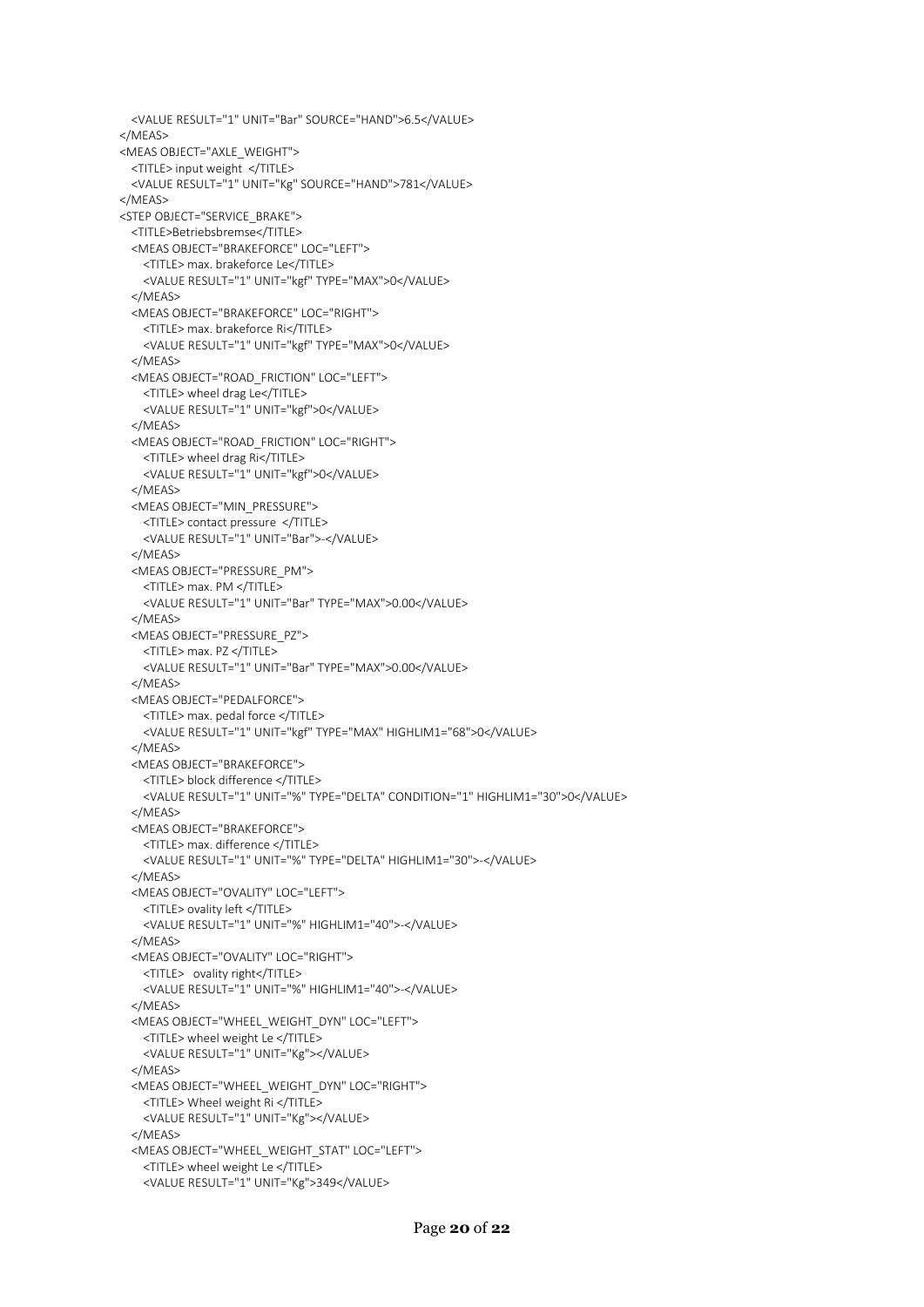```
 </MEAS>
  <MEAS OBJECT="WHEEL_WEIGHT_STAT" LOC="RIGHT">
    <TITLE> Wheel weight Ri </TITLE>
    <VALUE RESULT="1" UNIT="Kg">432</VALUE>
  </MEAS>
  <MEAS OBJECT="AXLE_WEIGHT">
    <TITLE> wheel weight Le+Ri </TITLE>
    <VALUE RESULT="1" UNIT="Kg">781</VALUE>
  </MEAS>
  <MEAS OBJECT="BRAKING_RATIO">
    <TITLE> axle deceleration </TITLE>
    <VALUE RESULT="3" UNIT="%" LOWLIM1="40">0</VALUE>
   </MEAS>
  <MEAS OBJECT="TRACK">
    <TITLE> track</TITLE>
    <VALUE RESULT="1" UNIT="m\km" HIGHLIM1="14.0">0.0</VALUE>
  </MEAS>
 </STEP>
 <STEP OBJECT="PARKING_BRAKE">
  <TITLE>Handbremse</TITLE>
  <MEAS OBJECT="BRAKEFORCE" LOC="LEFT">
    <TITLE> max. brakeforce Le</TITLE>
    <VALUE RESULT="1" UNIT="kgf" TYPE="MAX">230</VALUE>
  </MEAS>
  <MEAS OBJECT="BRAKEFORCE" LOC="RIGHT">
    <TITLE> max. brakeforce Ri</TITLE>
    <VALUE RESULT="1" UNIT="kgf" TYPE="MAX">224</VALUE>
  </MEAS>
  <MEAS OBJECT="ROAD_FRICTION" LOC="LEFT">
    <TITLE> wheel drag Le</TITLE>
    <VALUE RESULT="1" UNIT="kgf">16</VALUE>
  </MEAS>
   <MEAS OBJECT="ROAD_FRICTION" LOC="RIGHT">
    <TITLE> wheel drag Ri</TITLE>
    <VALUE RESULT="1" UNIT="kgf">11</VALUE>
  </MEAS>
  <MEAS OBJECT="MIN_PRESSURE">
    <TITLE> contact pressure </TITLE>
    <VALUE RESULT="1" UNIT="Bar">-</VALUE>
   </MEAS>
  <MEAS OBJECT="PRESSURE_PM">
    <TITLE> max. PM </TITLE>
    <VALUE RESULT="1" UNIT="Bar" TYPE="MAX">0.00</VALUE>
  </MEAS>
  <MEAS OBJECT="PRESSURE_PZ">
    <TITLE> max. PZ </TITLE>
    <VALUE RESULT="1" UNIT="Bar" TYPE="MAX">0.00</VALUE>
  </MEAS>
  <MEAS OBJECT="PEDALFORCE">
    <TITLE> max. pedal force </TITLE>
    <VALUE RESULT="1" UNIT="kgf" TYPE="MAX" HIGHLIM1="0">0</VALUE>
   </MEAS>
  <MEAS OBJECT="BRAKEFORCE">
    <TITLE> block difference </TITLE>
    <VALUE RESULT="1" UNIT="%" TYPE="DELTA" CONDITION="1" HIGHLIM1="50">2</VALUE>
   </MEAS>
  <MEAS OBJECT="BRAKEFORCE">
    <TITLE> max. difference </TITLE>
    <VALUE RESULT="1" UNIT="%" TYPE="DELTA" HIGHLIM1="50">20</VALUE>
   </MEAS>
  <MEAS OBJECT="OVALITY" LOC="LEFT">
    <TITLE> ovality left </TITLE>
    <VALUE RESULT="1" UNIT="%" HIGHLIM1="40">-</VALUE>
  </MEAS>
  <MEAS OBJECT="OVALITY" LOC="RIGHT">
    <TITLE> ovality right</TITLE>
    <VALUE RESULT="1" UNIT="%" HIGHLIM1="40">-</VALUE>
```